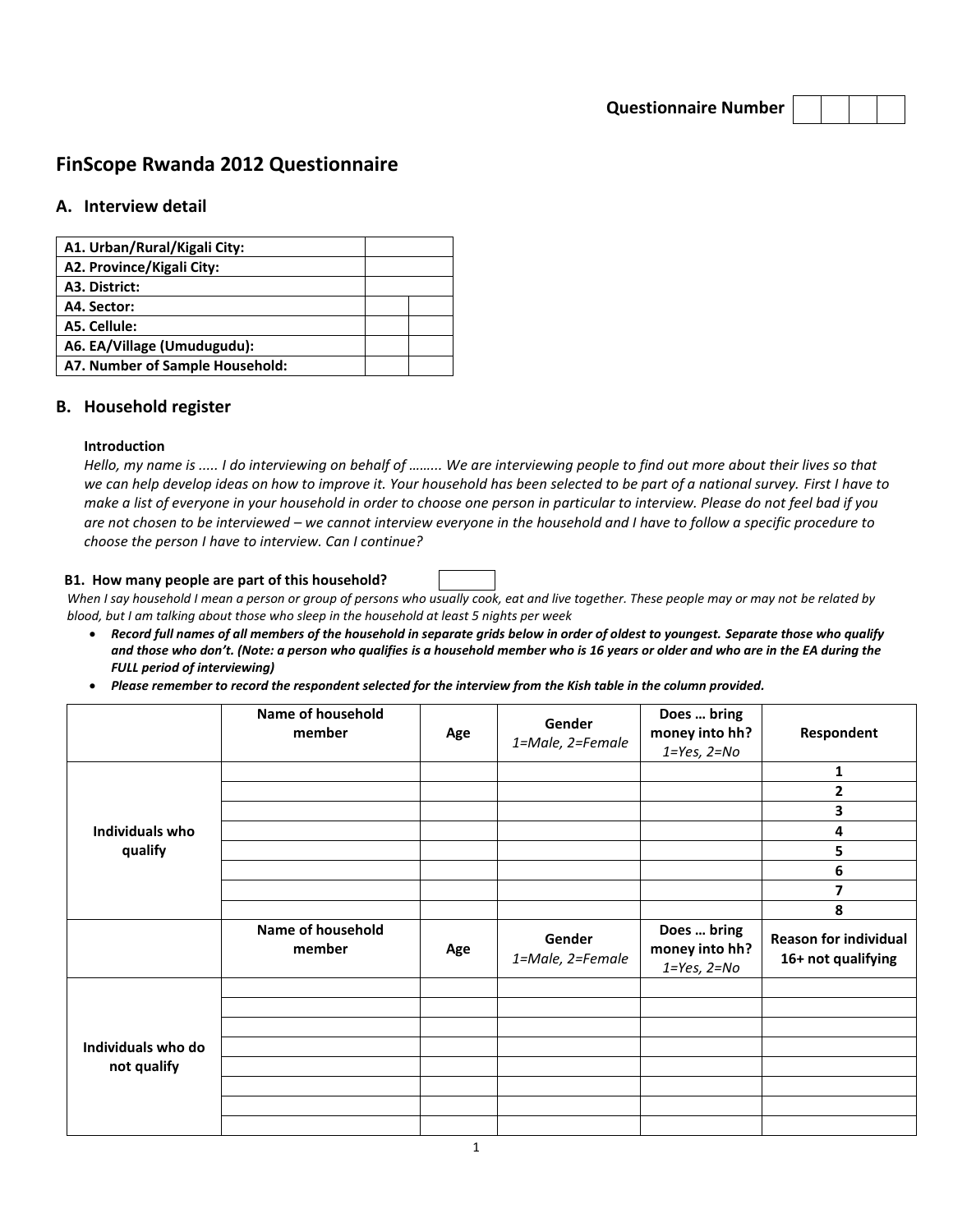# **Kish Grid**

*In order to determine who you will be interviewing you will need the last two digits of the questionnaire number as stated on page 1 of the questionnaire, and the number of qualifying adults (16+) in the household who qualify for the survey (from the household register).*

- *Find the number running down the left side of the table that matches the last 2 digits of the questionnaire number, and the total number of household members that qualify running across the top of the table.*
- *Circle the number where these two numbers meet in the table.*
- *This is the number of the person that you will interview – record on previous page and check details.*
- *Interview the selected individual.*

|                       |    | <b>QUESTIONNAIRE</b> |    |              |                         |                |                |                |                |                         |                         |                |                |                |                |                |                | <b>MUST BE DRAWN FROM</b> |                |                |                |                | NUMBER OF QUALIFYING ADULTS IN HOUSEHOLD THE RESPONDENT |    |                |                |                |                |
|-----------------------|----|----------------------|----|--------------|-------------------------|----------------|----------------|----------------|----------------|-------------------------|-------------------------|----------------|----------------|----------------|----------------|----------------|----------------|---------------------------|----------------|----------------|----------------|----------------|---------------------------------------------------------|----|----------------|----------------|----------------|----------------|
| <b>NUMBER ENDS IN</b> |    |                      |    | $\mathbf{1}$ | $\overline{2}$          | 3              | 4              | 5              | 6              | $\overline{7}$          | 8                       | 9              | 10             | 11             | 12             | 13             | 14             | 15                        | 16             | 17             | 18             | 19             | 20                                                      | 21 | 22             | 23             | 24             | 25             |
| 01                    | 26 | 51                   | 76 | $\mathbf{1}$ | $\mathbf 1$             | $\mathbf{1}$   | 3              | 2              | 4              | $\mathbf{1}$            | 3                       | 5              | 8              | 6              | 5              | 12             | 10             | 1                         | 6              | 8              | $\overline{7}$ | 19             | 19                                                      | 13 | 21             | 13             | 24             | 25             |
| 02                    | 27 | 52                   | 77 | $\mathbf{1}$ | 2                       | 3              | 4              | 3              | $\mathbf{1}$   | $\overline{2}$          | $\overline{2}$          | 3              | 4              | 8              | 3              | $\overline{7}$ | 2              | 5                         | 14             | 4              | 15             | 4              | 8                                                       | 6  | 16             | 14             | 22             | 19             |
| 03                    | 28 | 53                   | 78 | $\mathbf{1}$ | $\mathbf{1}$            | $\overline{2}$ | 1              | 4              | $\overline{2}$ | 7                       | 6                       | 9              | 3              | 5              | 11             | 2              | 1              | 3                         | 11             | $\overline{7}$ | 10             | 16             | 16                                                      | 10 | 5              | $\overline{2}$ | $\overline{2}$ | 3              |
| 04                    | 29 | 54                   | 79 | $\mathbf{1}$ | $\overline{2}$          | 3              | $\overline{2}$ | 1              | 3              | 5                       | 8                       | 6              | $\overline{2}$ | 4              | $\overline{2}$ | 4              | 8              | 11                        | 10             | 16             | 6              | 9              | 10                                                      | 15 | 11             | 12             | 11             | 18             |
| 05                    | 30 | 55                   | 80 | $\mathbf{1}$ | 1                       | $\mathbf{1}$   | 4              | 5              | 6              | 3                       | 5                       | $\overline{7}$ | 5              | 9              | 8              | 13             | 3              | 2                         | 13             | 5              | 18             | 1              | 4                                                       | 1  | 20             | 11             | 5              | 24             |
| 06                    | 31 | 56                   | 81 | $\mathbf{1}$ | $\overline{2}$          | $\overline{2}$ | $\overline{2}$ | 3              | 5              | 6                       | 7                       | 8              | $\overline{7}$ | 1              | 4              | 9              | 14             | 8                         | $\overline{2}$ | 17             | 17             | 14             | 12                                                      | 14 | 22             | 10             | 3              | 14             |
| 07                    | 32 | 57                   | 82 | $\mathbf{1}$ | $\overline{2}$          | $\mathbf{1}$   | $\mathbf{1}$   | 4              | 1              | 4                       | 1                       | 4              | 6              | 3              | 6              | 5              | 7              | 13                        | 9              | $\overline{2}$ | 3              | 13             | 14                                                      | 8  | $\overline{2}$ | 7              | 20             | 4              |
| 08                    | 33 | 58                   | 83 | $\mathbf{1}$ | $\mathbf{1}$            | $\overline{2}$ | 3              | $\overline{2}$ | 5              | $\mathbf{1}$            | 4                       | $\overline{2}$ | $\mathbf{1}$   | $\overline{7}$ | 10             | 6              | 5              | $\overline{4}$            | 15             | 10             | 5              | $\overline{2}$ | 13                                                      | 4  | 17             | 5              | 17             | 8              |
| 09                    | 34 | 59                   | 84 | $\mathbf{1}$ | $\mathbf{1}$            | 3              | $\overline{2}$ | 5              | 6              | $\overline{2}$          | $\overline{\mathbf{c}}$ | $\mathbf{1}$   | 9              | 10             | 1              | 10             | 4              | 6                         | 6              | $\mathbf{1}$   | 9              | 10             | $\mathbf{1}$                                            | 5  | 6              | 9              | $\mathbf{1}$   | 12             |
| 10                    | 35 | 60                   | 85 | $\mathbf{1}$ | $\overline{2}$          | $\overline{2}$ | 4              | 1              | 3              | 3                       | 6                       | 9              | 10             | 11             | 12             | 3              | 9              | 15                        | 7              | 8              | 11             | 6              | 3                                                       | 9  | 4              | 3              | 10             | $\mathbf{1}$   |
| 11                    | 36 | 61                   | 86 | $\mathbf{1}$ | $\mathbf{1}$            | $\mathbf{1}$   | 3              | $\mathbf{1}$   | 4              | 5                       | 3                       | $\mathbf{1}$   | 6              | $\overline{2}$ | 9              | 13             | 11             | 14                        | 4              | 11             | 4              | 15             | 15                                                      | 17 | $\mathbf{1}$   | $\mathbf{1}$   | 23             | $\overline{2}$ |
| 12                    | 37 | 62                   | 87 | $\mathbf{1}$ | $\overline{2}$          | 3              | $\mathbf{1}$   | 3              | $\overline{2}$ | 7                       | 5                       | 6              | 5              | 7              | $\overline{7}$ | 8              | 6              | 10                        | 3              | 3              | $\mathbf{1}$   | 12             | 20                                                      | 7  | 13             | 22             | 12             | 16             |
| 13                    | 38 | 63                   | 88 | $\mathbf{1}$ | $\mathbf{1}$            | $\overline{2}$ | 1              | 5              | 3              | 6                       | 4                       | 3              | $\overline{4}$ | 6              | $\overline{2}$ | 11             | 13             | 12                        | 1              | 15             | 8              | 7              | $\overline{2}$                                          | 12 | 15             | 21             | 13             | $\overline{7}$ |
| 14                    | 39 | 64                   | 89 | $\mathbf{1}$ | $\overline{\mathbf{c}}$ | 3              | $\overline{2}$ | 4              | $\mathbf{1}$   | 4                       | 7                       | 8              | $\overline{2}$ | 5              | 6              | 11             | 12             | 9                         | 16             | 13             | 16             | 11             | 18                                                      | 18 | 14             | 16             | 18             | 23             |
| 15                    | 40 | 65                   | 90 | $\mathbf{1}$ | 2                       | $\mathbf 1$    | 4              | $\overline{2}$ | 4              | 3                       | 8                       | $\overline{7}$ | 7              | 11             | 1              | 3              | 5              | 7                         | 12             | 14             | 13             | 8              | 17                                                      | 20 | 19             | 20             | 19             | 11             |
| 16                    | 41 | 66                   | 91 | $\mathbf{1}$ | $\mathbf{1}$            | 3              | 3              | $\mathbf{1}$   | 6              | 5                       | $\mathbf{1}$            | 5              | 9              | 10             | 3              | $\overline{2}$ | 11             | 13                        | 8              | 12             | 12             | 5              | 6                                                       | 21 | 8              | 8              | 4              | 15             |
| 17                    | 42 | 67                   | 92 | $\mathbf{1}$ | $\mathbf{1}$            | $\overline{2}$ | 3              | 4              | $\overline{2}$ | 6                       | 4                       | $\overline{2}$ | 3              | $\overline{2}$ | 12             | 5              | 2              | 10                        | 13             | 5              | 8              | 18             | 9                                                       | 16 | 10             | 17             | 16             | 20             |
| 18                    | 43 | 68                   | 93 | $\mathbf{1}$ | $\overline{2}$          | $\mathbf{1}$   | 4              | $\overline{2}$ | 6              | 4                       | $\mathbf{1}$            | 4              | 8              | q              | 10             | $\overline{7}$ | 9              | 3                         | 12             | 12             | 9              | 7              | 20                                                      | 19 | 9              | 19             | 21             | 13             |
| 19                    | 44 | 69                   | 94 | $\mathbf{1}$ | 2                       | $\mathbf 2$    | $\mathbf 1$    | 3              | 5              | $\overline{\mathbf{c}}$ | 8                       | 9              | 10             | 4              | 9              | 8              | 13             | 1                         | $\mathbf{1}$   | 14             | 10             | 19             | 10                                                      | 11 | 18             | 15             | 7              | 6              |
| 20                    | 45 | 70                   | 95 | $\mathbf{1}$ | $\mathbf 1$             | 3              | $\overline{2}$ | 5              | 4              | $\mathbf{1}$            | 3                       | 8              | 1              | 3              | 8              | 6              | 6              | 9                         | 5              | $\overline{7}$ | 13             | 4              | 15                                                      | 1  | $\overline{7}$ | 22             | 15             | 21             |
| 21                    | 46 | 71                   | 96 | $\mathbf{1}$ | $\mathbf{1}$            | $\mathbf{1}$   | $\overline{2}$ | 5              | $\mathbf{1}$   | 7                       | $\overline{2}$          | 3              | $\overline{2}$ | $\mathbf{1}$   | 11             | 4              | $\overline{7}$ | 5                         | 3              | $\overline{2}$ | $\mathbf{1}$   | 3              | 12                                                      | 18 | 5              | 19             | 14             | 9              |
| 22                    | 47 | 72                   | 97 | $\mathbf 1$  | $\overline{2}$          | $\mathbf{1}$   | 3              | 1              | 3              | $\overline{2}$          | 6                       | $\overline{2}$ | 1              | 8              | $\overline{7}$ | 1              | 4              | $\overline{2}$            | 11             | 8              | $\overline{2}$ | 17             | $\overline{4}$                                          | 17 | 21             | 16             | 3              | 5              |
| 23                    | 48 | 73                   | 98 | $\mathbf{1}$ | $\overline{2}$          | 3              | 4              | 2              | $\overline{2}$ | 6                       | 7                       | 7              | 8              | 3              | 4              | 9              | 3              | 6                         | $\overline{2}$ | 11             | 11             | 16             | $\overline{2}$                                          | 8  | 11             | 23             | 6              | 22             |
| 24                    | 49 | 74                   | 99 | $\mathbf{1}$ | 1                       | $\overline{2}$ | 1              | 4              | 6              | 3                       | 5                       | 5              | 3              | 1              | 5              | 13             | 1              | 14                        | 8              | 14             | 6              | 15             | 9                                                       | 14 | 3              | 6              | 9              | 17             |
| 25                    | 50 | 75                   | 00 | 1            | 1                       | $\overline{2}$ | 3              | 3              | 2              | 4                       | 6                       | 4              | 7              | 5              | 3              | 12             | 12             | 12                        | 4              | 6              | $\overline{2}$ | 17             | 11                                                      | 2  | 12             | 4              | 8              | 10             |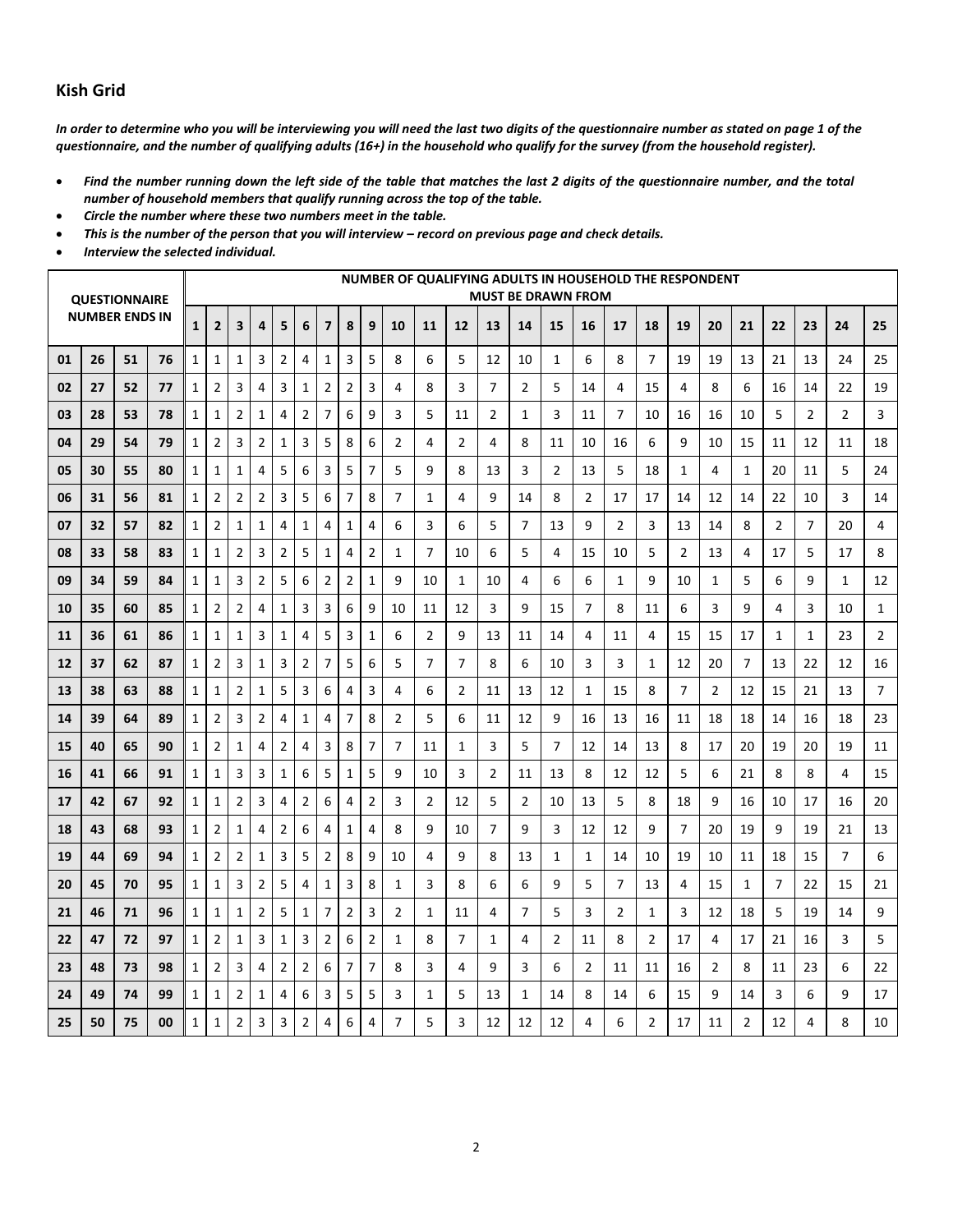# **C. Household Information & Demographics**

| C1.             | Do you consider yourself the head of the household? $1 = Yes$ $2 = No$<br>If Yes GO to C2                                                                                                                                                         |  |
|-----------------|---------------------------------------------------------------------------------------------------------------------------------------------------------------------------------------------------------------------------------------------------|--|
|                 | Note: Head of household must be currently living in the household and is the person(s) who the respondent regards as head of                                                                                                                      |  |
|                 | the household.                                                                                                                                                                                                                                    |  |
| C1a             | How old is the head of the household?                                                                                                                                                                                                             |  |
| C1b             | Is the head of the household male/female? 1=Male 2=Female                                                                                                                                                                                         |  |
| C1c             | Highest level of education completed by the head of the household (Single mention)?                                                                                                                                                               |  |
|                 | 1= No formal education, 2=Primary 1-3, 3=Primary 4-6, 4=Secondary 1-3, 5=Secondary 4-6, 6=University or other higher                                                                                                                              |  |
|                 | education, 7=Vocational training, 8=Don't know                                                                                                                                                                                                    |  |
| C1d             | Does the head of the household bring money into the household? 1=Yes, 2=No                                                                                                                                                                        |  |
| C <sub>1e</sub> | How many people depend on the household income? (please include individuals not part of the household but<br>still dependent on the household income) 99=Don't know                                                                               |  |
| C1f             | What is your relationship to the head of the household (Single mention)?                                                                                                                                                                          |  |
|                 | 1= Spouse/partner, 2= Child, 3= Parent/parent in-law, 4= Other relative, 5=Tenant, 6=Housekeeper, 7=Other                                                                                                                                         |  |
| C <sub>2</sub>  | How old are you?                                                                                                                                                                                                                                  |  |
| C <sub>3</sub>  | Gender<br>1= Male, 2=Female                                                                                                                                                                                                                       |  |
| C <sub>4a</sub> | What is the highest level of education you have completed (Single mention)?                                                                                                                                                                       |  |
|                 | 1= No formal education, 2=Primary 1-3, 3=Primary 4-6, 4=Secondary 1-3, 5=Secondary 4-6,                                                                                                                                                           |  |
|                 | 6=University or other higher education, 7=Vocational training                                                                                                                                                                                     |  |
| C4b             | Which of the following applies to you (Single mention)?                                                                                                                                                                                           |  |
|                 | 1=Never married; 2=Married; 3=Living together;4=Divorced/Separated, 5=Widowed                                                                                                                                                                     |  |
| C <sub>5</sub>  | In different households, different people make the decisions about finances. Please tell me who is responsible                                                                                                                                    |  |
|                 | for your household's financial decisions. By this I mean decisions about the purchasing of goods and services for                                                                                                                                 |  |
|                 | the household and how and where to save and spend money for the household. Which of the following                                                                                                                                                 |  |
|                 | describes your situation best? Read out; Single mention 1= You alone, 2= You and your spouse/partner, 3= You and                                                                                                                                  |  |
|                 | other household/family members, 4= You are not involved in these decisions                                                                                                                                                                        |  |
| C6              | How would you describe your general state of health? Read out; Single mention                                                                                                                                                                     |  |
|                 | 1= Satisfactory - don't often need treatment/medical attention, 2= Not satisfactory - often need treatment/medical attention                                                                                                                      |  |
| C7              | When you are ill, where do you mostly go to be treated? Spontaneous; don't read. Single mention                                                                                                                                                   |  |
|                 | 1= Public health care facility, 2= Private health care facility, 3= Private doctor, 4=Private nurse, 5=Traditional healer,                                                                                                                        |  |
|                 | 6= Other, 7= Does not take treatment                                                                                                                                                                                                              |  |
| C8              | Thinking back over the past three months:                                                                                                                                                                                                         |  |
| C8a1            | How often have you or your household had to skip a meal because you didn't have food?                                                                                                                                                             |  |
|                 | 1= Many times, 2= A few times, 3= Never, 4= Refused                                                                                                                                                                                               |  |
| C8a2            | Who would you first turn to for help if you don't have food? Spontaneous - don't read out. Single mention                                                                                                                                         |  |
|                 | Family/relative=1; Friend/neighbour=2; Employer=3; Community based organization e.g. like CARE=4; Church=5; Financial                                                                                                                             |  |
|                 | institution like a bank or SACCO=6; Government=7; Savings club, tontine or ikibina=8; Money lender in community=9; Farmers                                                                                                                        |  |
|                 | association=10; No one=11; Don't know=12; Other=13                                                                                                                                                                                                |  |
| C8a3            | How often have you or your household had to go without medical treatment/medicine because did not have                                                                                                                                            |  |
| C8a4            | money for treatment/medicine? 1= Many times, 2= A few times, 3= Never, 4= Refused<br>Who would you first turn to for help if you don't have money for medicine or medical treatment? Spontaneous -                                                |  |
|                 | don't read out. Single mention                                                                                                                                                                                                                    |  |
|                 | Family/relative=1; Friend/neighbour=2; Employer=3; Community based organization e.g. like CARE=4; Church=5; Financial                                                                                                                             |  |
|                 | institution like bank or SACCO=6; Government=7; Savings club, tontine or ikibina=8; Money lender in community=9; Farmers                                                                                                                          |  |
|                 | association=10; No one=11; Don't know=12; Other=13                                                                                                                                                                                                |  |
| C8a5            | How often have you or your household not been able to send children to school because of lack of money for                                                                                                                                        |  |
|                 | transport/uniform/other school costs? 1= Many times, 2= A few times, 3= Never, 4= Refused, 5=NA                                                                                                                                                   |  |
| C8a6            | Who would you first turn to for help if you need money for school expenses? Spontaneous - don't read out. Single                                                                                                                                  |  |
|                 | mention                                                                                                                                                                                                                                           |  |
|                 | Family/relative=1; Friend/neighbour=2; Employer=3; Community based organization e.g. like CARE=4; Church=5; Financial<br>institution like bank or SACCO=6; Government=7; Savings club, tontine or ikibina=8; Money lender in community=9; Farmers |  |
|                 |                                                                                                                                                                                                                                                   |  |
|                 |                                                                                                                                                                                                                                                   |  |
| C8a7            | association=10; No one=11; Don't know=12; Other=13<br>How often have you or your household had to go without cash income and had to make a plan for daily needs?                                                                                  |  |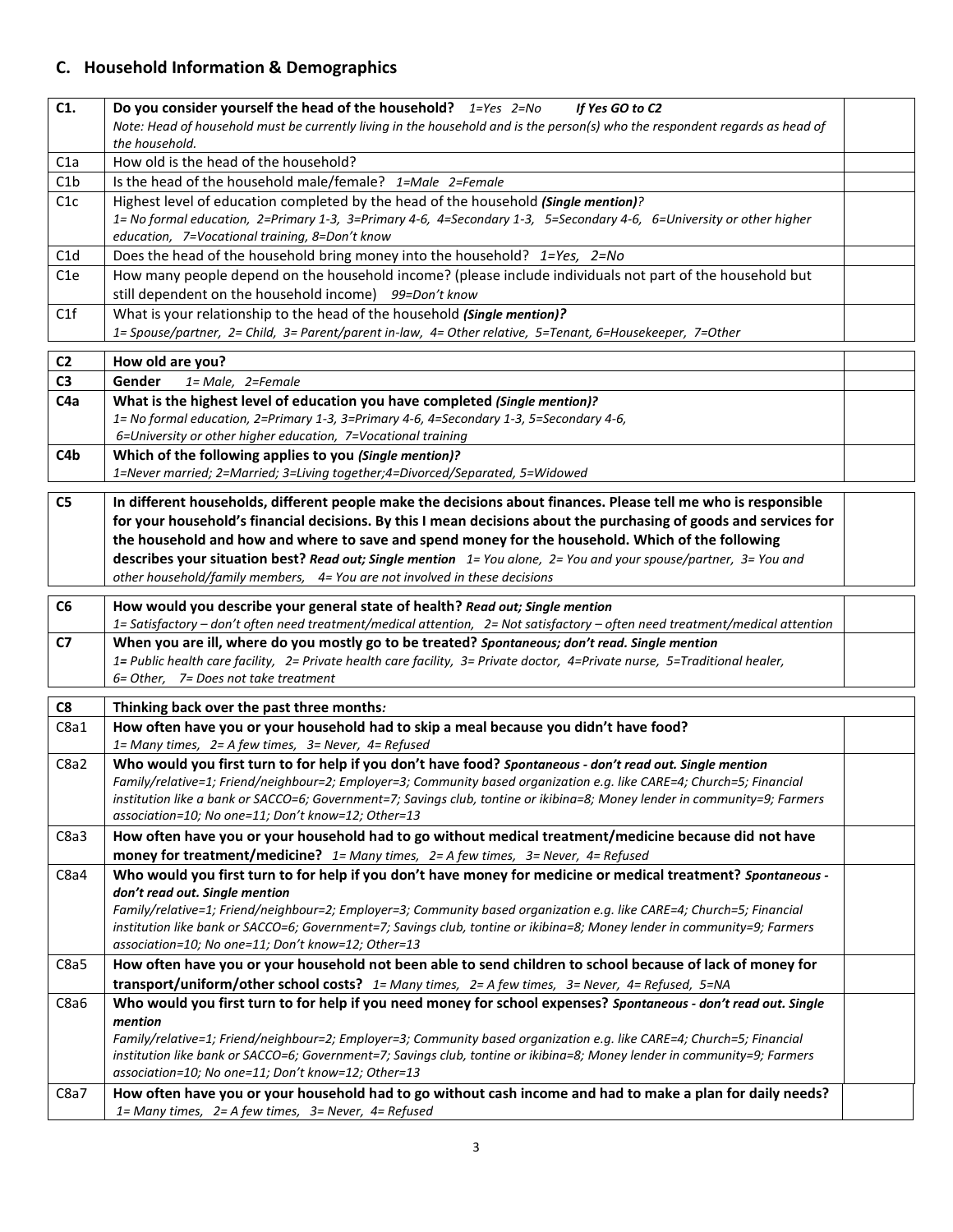| C8a8             | Who would you first turn to for help if you don't have cash to cover your daily needs?                                      |                  |
|------------------|-----------------------------------------------------------------------------------------------------------------------------|------------------|
|                  | Spontaneous - don't read out. Single mention                                                                                |                  |
|                  | Family/relative=1; Friend/neighbour=2; Employer=3; Community based organization e.g. like CARE=4; Church=5; Financial       |                  |
|                  | institution like bank or SACCO=6; Government=7; Savings club, tontine or ikibina=8; Money lender in community=9; Farmers    |                  |
|                  | association=10; No one=11; Don't know=12; Other=13                                                                          |                  |
| C <sub>9</sub>   | <b>Living density</b>                                                                                                       |                  |
| C <sub>9</sub> a | How many rooms does the dwelling have (excluding kitchen, bathroom, toilet)                                                 |                  |
| C <sub>9</sub> b | How many rooms in this dwelling are used for sleeping purposes?                                                             |                  |
| C9c              | How many people usually sleep in this dwelling 5 nights a week?                                                             |                  |
|                  |                                                                                                                             |                  |
| C10              | Please tell me which of the following describes your situation best? Read out; Single mention                               |                  |
|                  | You own this dwelling                                                                                                       | 1                |
|                  | You own this dwelling together with someone else                                                                            | $\overline{2}$   |
|                  | A member/other members of the household (not you) own this dwelling                                                         | 3                |
|                  | You/your household rent this dwelling,<br>The dwelling is provided to you/your household rent free                          | 4<br>5           |
|                  | Other                                                                                                                       | 6                |
|                  | If 1 or 2 GO to C10a, If 3, 4 or 5 GO to C12                                                                                |                  |
| C10a             | How did you get the dwelling (Single mention)? $1=$ Bought it, $2=$ Built it, $3=$ Inherited it, $4=$ Got it for free       |                  |
|                  | If 3 or 4 GO to C10d                                                                                                        |                  |
| C10b             | Where did you get most of the money from to buy/build the house (Spontaneous; don't read. Single mention)?                  |                  |
|                  | Loan from a bank                                                                                                            | 1                |
|                  | Loan from a MFI or a non-umurenge SACCO                                                                                     | $\overline{a}$   |
|                  | Loan from an umurenge SACCO                                                                                                 | 3                |
|                  | Borrowed from money lender                                                                                                  | $\boldsymbol{4}$ |
|                  | Borrowed from savings club, tontine, ikibina                                                                                | 5                |
|                  | Borrowed from employer                                                                                                      | 6                |
|                  | Borrowed from family/friends                                                                                                | $\overline{z}$   |
|                  | Pension pay-out                                                                                                             | 8                |
|                  | Used my/our savings                                                                                                         | 9                |
|                  | Inherited money                                                                                                             | 10               |
|                  | Other                                                                                                                       | 11               |
| C10c             | Do you owe money on the dwelling?<br>1=Yes, 2=No, 3=Don't know                                                              |                  |
| C10d             | Do you have a title deed for the land/plot where your dwelling is?<br>1=Yes, 2=No, 3=Don't know                             |                  |
| C10e             | Do you own other dwellings?<br>$1 = Yes, 2 = No$                                                                            |                  |
| C11              | Please tell me which of the following statements are true/false for you?<br>Read out statements 1=True, 2=False, 3=N/A      |                  |
| C11a             | You will never move and will probably spend your whole life in this dwelling.                                               |                  |
| C11b             | Your dwelling is something to keep and never sell.                                                                          |                  |
| C11c             | If you needed a large sum of money you would sell your dwelling.                                                            |                  |
| C11d             | You would use your dwelling as security when borrowing money.                                                               |                  |
| C11e             | You think of your dwelling as an investment that will increase in value over time.                                          |                  |
| C11f             | Your dwelling is an asset you can use to earn money e.g. by renting it out to someone else.                                 |                  |
| C11g             | You have enlarged or plan to enlarge your dwelling.                                                                         |                  |
| C12              | What is the main source of drinking water for household members? Single mention                                             |                  |
|                  | 1=Piped Into Dwelling, 2=Piped To Yard/Plot, 3=Public Tap/Standpipe, 4=Tube Well Or Borehole, 5=Protected Well,             |                  |
|                  | 6=Unprotected Well, 7=Protected Spring, 8=Unprotected Spring, 9=Rainwater, 10=Tanker Truck, Surface Water                   |                  |
|                  | River/Lake/Pond/, Stream/Irrigation Channel); 12=Other (specify)                                                            |                  |
| C13a             | Does your house have a toilet that is used by people who live in the household only, or do you share the toilet             |                  |
|                  | with people from other households?                                                                                          |                  |
|                  | 1= Own household toilet, 2= Share toilet with other households, 3= Don't have toilet facilities at all                      |                  |
| C13b             | What type of toilet facility is mostly used by the members of your household? Single mention                                |                  |
|                  | 1=Flush toilet, 2=Pit Latrine with constructed floor slab, 3=Pit latrine without constructed floor slab, 4=Other (specify), |                  |
|                  | 5=No toilet                                                                                                                 |                  |
| C <sub>14a</sub> | What is the main source of energy that your household uses for cooking? Single mention                                      |                  |
|                  | 1=Firewood, 2=Charcoal, 3=Gas, 4=Biogaz, 5=Solar power, 6=Electricity, 7=Oil/kerosene, 8=Crop waste, 9=Animal dung,         |                  |
|                  | 10=Other (specify)                                                                                                          |                  |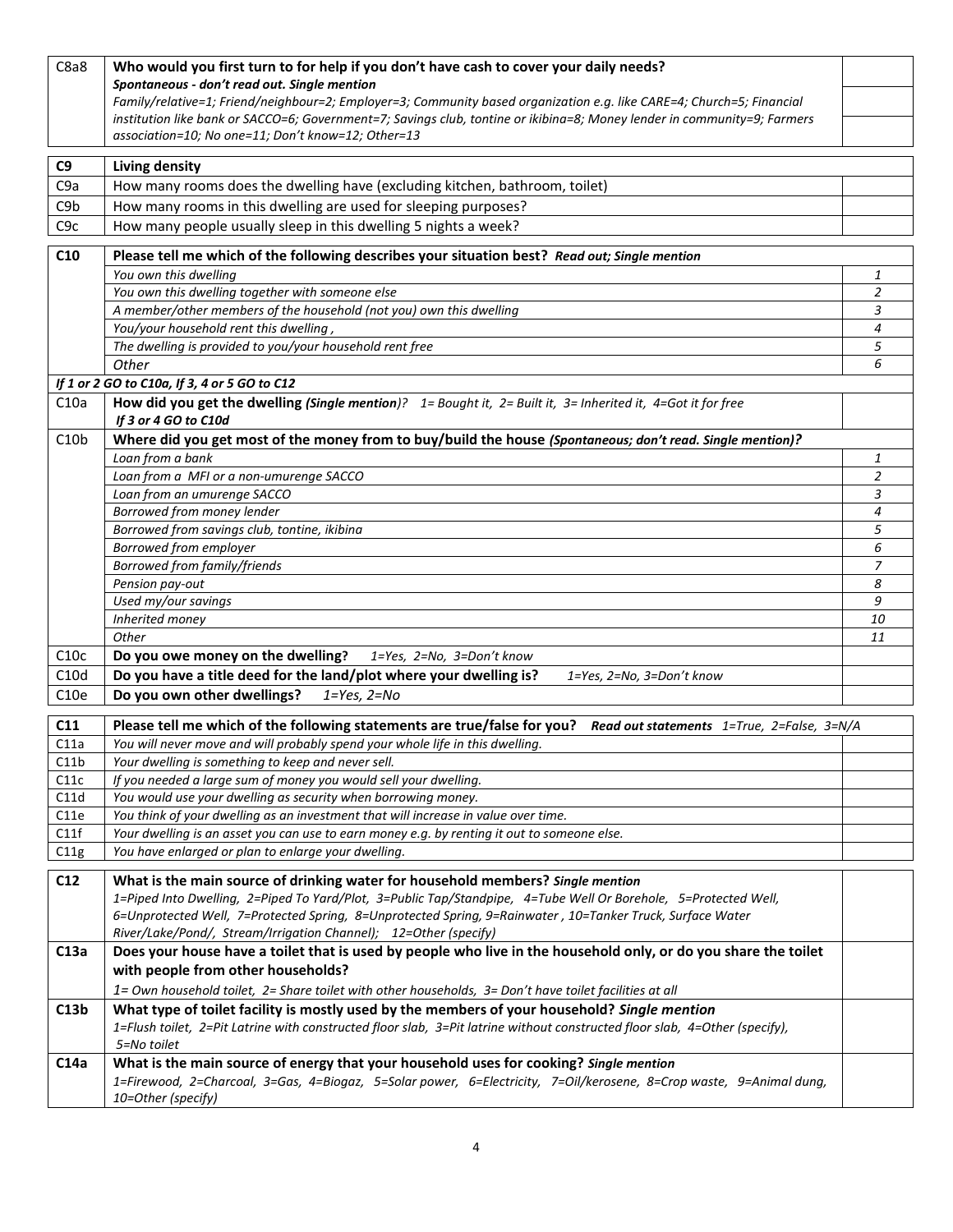| C14b             | What is the main source of lighting in your home?                                                                 |                               |                  |                                                                                                              |    |  |  |  |  |
|------------------|-------------------------------------------------------------------------------------------------------------------|-------------------------------|------------------|--------------------------------------------------------------------------------------------------------------|----|--|--|--|--|
|                  | 1=Electricity from RECO RWASCO, 2=Other electricity distributors, 3=Bio Gas, 4=Generator, 5=Oil Lamp, 6=Firewood, |                               |                  |                                                                                                              |    |  |  |  |  |
|                  | 7=Candle, 8=Lantern (Agatadowa), 9=Solar panel, 10=Batteries+Bulb, 11=Other (specify)                             |                               |                  |                                                                                                              |    |  |  |  |  |
|                  |                                                                                                                   |                               |                  |                                                                                                              |    |  |  |  |  |
| C <sub>15</sub>  |                                                                                                                   |                               |                  | Please tell me which of the following does you or your household own. (Asset should be in working condition) |    |  |  |  |  |
|                  | <b>Read out list of assets</b>                                                                                    |                               |                  |                                                                                                              |    |  |  |  |  |
|                  | Hoe, Axe, Sickle/Machete                                                                                          | 1                             | <b>Bicycle</b>   |                                                                                                              | 10 |  |  |  |  |
|                  | Wheelbarrow                                                                                                       | $\overline{2}$                |                  | Fishing boat / canoe                                                                                         | 11 |  |  |  |  |
|                  | Plough/Ox Plough                                                                                                  | 3                             |                  | Fishing net                                                                                                  | 12 |  |  |  |  |
|                  | Ox/donkey cart                                                                                                    | $\overline{a}$                |                  | Lounge suit/Sofa                                                                                             | 13 |  |  |  |  |
|                  | Tractor                                                                                                           | 5                             | Bed(s)           |                                                                                                              | 14 |  |  |  |  |
|                  | Processing equipment (grinding mill/ oil press)                                                                   | 6                             |                  | Sewing machine                                                                                               | 15 |  |  |  |  |
|                  | Radio                                                                                                             | $\overline{z}$                |                  | Wardrobe                                                                                                     | 16 |  |  |  |  |
|                  | Tape/CD player                                                                                                    | Motorized Vehicle of any kind | 17               |                                                                                                              |    |  |  |  |  |
|                  | 9<br><b>Television</b>                                                                                            |                               |                  |                                                                                                              |    |  |  |  |  |
|                  |                                                                                                                   |                               |                  |                                                                                                              |    |  |  |  |  |
| C16a             | Can you please tell me in which ubudehe category your household falls?                                            |                               |                  |                                                                                                              |    |  |  |  |  |
|                  | 1, 2, 3, 4, 5, 6 Don't know=7                                                                                     |                               |                  |                                                                                                              |    |  |  |  |  |
| C16 <sub>b</sub> | Has the category your household is in changed in the past 2 years? 1=Yes, 2=No, Don't know=3                      |                               |                  |                                                                                                              |    |  |  |  |  |
|                  | If 2 or 3 GO TO C16d                                                                                              |                               |                  |                                                                                                              |    |  |  |  |  |
| C16c             | In what category did your household fall before it changed?                                                       |                               |                  |                                                                                                              |    |  |  |  |  |
|                  | 1, 2, 3, 4, 5, 6 Don't know=7                                                                                     |                               |                  |                                                                                                              |    |  |  |  |  |
| C16d             | Has your household received a direct cash transfer from VUP in the past 12 months?                                |                               |                  |                                                                                                              |    |  |  |  |  |
|                  | 1=Yes, 2=No, 3=Don't know                                                                                         |                               |                  |                                                                                                              |    |  |  |  |  |
| C17              |                                                                                                                   |                               |                  |                                                                                                              |    |  |  |  |  |
|                  | <b>Technology access/Connectivity</b>                                                                             |                               |                  |                                                                                                              |    |  |  |  |  |
| C17a             | Which of the following do you have access to?                                                                     |                               | C17 <sub>b</sub> | For each item respondent has access to in C17a, ask:                                                         |    |  |  |  |  |
|                  | 1=Yes, have access, 2=No, don't have access                                                                       |                               |                  | Do you/does your household own ?                                                                             |    |  |  |  |  |
|                  |                                                                                                                   |                               |                  | 1=Own/have, 2=Don't own/have                                                                                 |    |  |  |  |  |
| C17a1            | Cell phone                                                                                                        |                               | C17b1            | Cell phone                                                                                                   |    |  |  |  |  |
| C17a2            | Public phone/Landline                                                                                             |                               | C17b2            | Landline                                                                                                     |    |  |  |  |  |
| C17a3            | Computer                                                                                                          |                               | C17b3            | Computer                                                                                                     |    |  |  |  |  |
| C17a4            | C17b4<br><b>Internet</b><br><b>Internet</b>                                                                       |                               |                  |                                                                                                              |    |  |  |  |  |

# **D. Access to infrastructure**

### **D1a. Physical access to infrastructure: How long would it take you to get to your nearest ………..**

#### **D1b. Can you use public transport to access the …..** *1=Yes, 2=No, 3=Don't need to – it is close*

|                  |                                                                          |                            | D <sub>1</sub> a                       |                      |            |                                   |
|------------------|--------------------------------------------------------------------------|----------------------------|----------------------------------------|----------------------|------------|-----------------------------------|
|                  |                                                                          | Less than<br><b>30 min</b> | More than 30 min;<br>less than an hour | More than an<br>hour | Don't know | D <sub>1</sub> b                  |
| D <sub>1.1</sub> | Market                                                                   |                            |                                        | 3                    | 4          |                                   |
| D <sub>1.2</sub> | Sector office                                                            |                            | ๋                                      | 3                    | 4          |                                   |
| D <sub>1.3</sub> | Primary/secondary school                                                 |                            | 2                                      | 3                    | 4          |                                   |
| D <sub>1.4</sub> | Health care facility                                                     |                            | っ                                      |                      | 4          |                                   |
| D <sub>1.5</sub> | Taxi rank                                                                |                            | 2                                      |                      | 4          |                                   |
| D <sub>1.6</sub> | Umurenge SACCO                                                           |                            | 2                                      | 3                    | 4          |                                   |
| D <sub>1.7</sub> | Bank                                                                     |                            | 2                                      | 3                    | 4          |                                   |
| D <sub>2</sub>   | Do you agree/disagree with the following statements? Read out statements |                            |                                        |                      |            | 1=Agree, 2=Disagree, 3=Don't know |
| D <sub>2</sub> a | Public transport is reliable                                             |                            |                                        |                      |            |                                   |
| D <sub>2</sub> b | Public transport is affordable                                           |                            |                                        |                      |            |                                   |

D2c *Public transport is safe to use*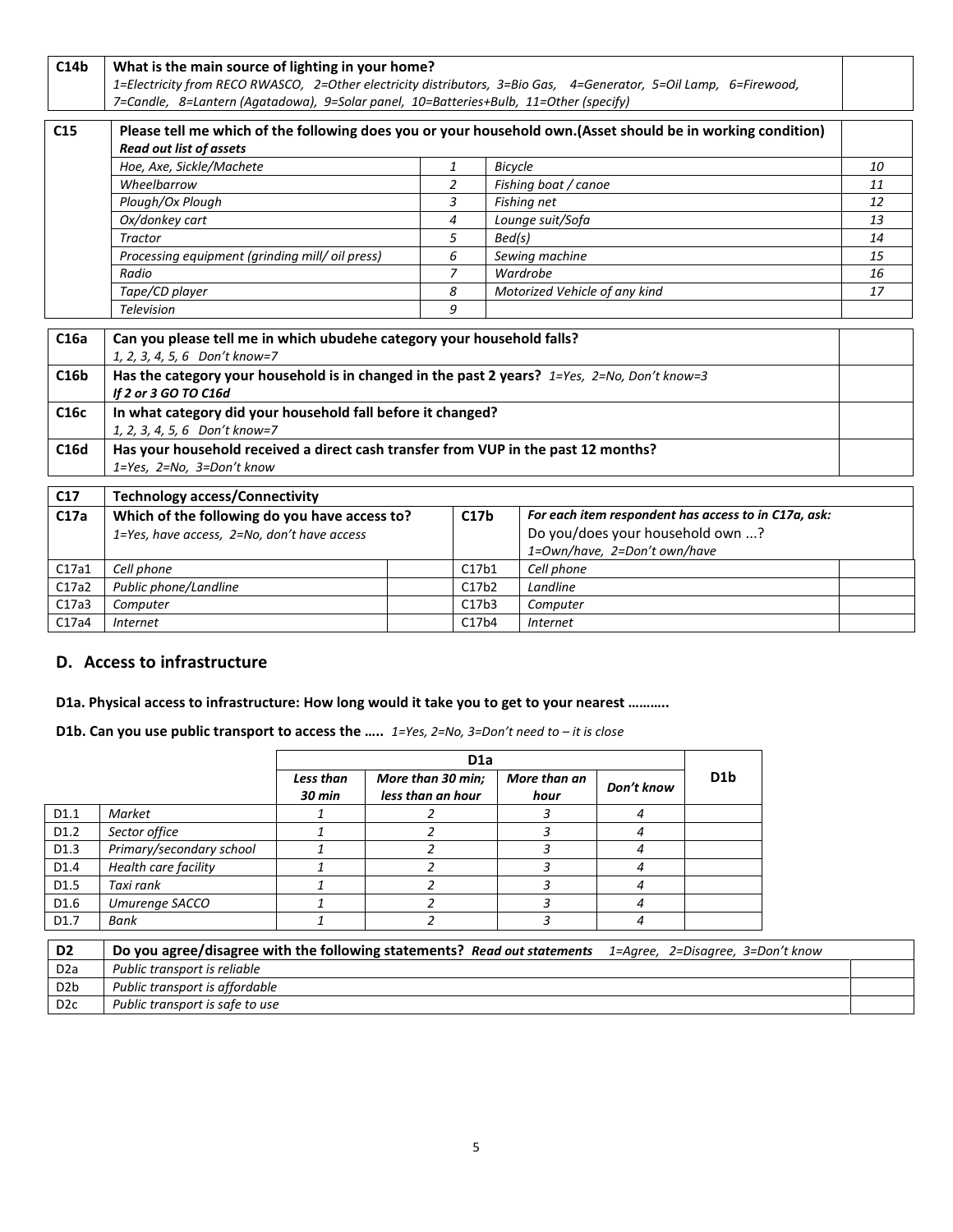# **E. Financial capacity**

| E1               | Do you agree/disagree with the following statements? Read out statements 1=Agree, 2=Disagree, 3=Don't know                                                                                                                |                |
|------------------|---------------------------------------------------------------------------------------------------------------------------------------------------------------------------------------------------------------------------|----------------|
| E <sub>1a</sub>  | You often have to spend more money than you have available                                                                                                                                                                |                |
| E <sub>1</sub> b | Your current financial situation makes you worry                                                                                                                                                                          |                |
| E <sub>1</sub> d | You keep track of your income and expenditure                                                                                                                                                                             |                |
| E1e              | You adjust your expenses according to your income                                                                                                                                                                         |                |
| E1f              | You plan for your future/long-term money needs                                                                                                                                                                            |                |
| E <sub>2</sub> a | If you want to open an account or use the services of a financial institution like a bank or a SACCO, what is the main thing                                                                                              |                |
|                  | you will take into account when you select the institution that you think would be best for YOU?                                                                                                                          |                |
|                  | Spontaneous response - don't read; Single mention                                                                                                                                                                         |                |
|                  | Easy access to own money                                                                                                                                                                                                  | 1              |
|                  | Convenience of access - distance; the time it takes to get there                                                                                                                                                          | $\overline{2}$ |
|                  | Convenience of access - opening hours; no queues                                                                                                                                                                          | 3              |
|                  | How easy it is to save with them                                                                                                                                                                                          | $\overline{4}$ |
|                  | Quick access to loans                                                                                                                                                                                                     | 5              |
|                  | Simple processes/documentation                                                                                                                                                                                            | 6              |
|                  | Ability to meet requirements                                                                                                                                                                                              | 7              |
|                  | High interest on savings                                                                                                                                                                                                  | 8              |
|                  | Low interest on loans                                                                                                                                                                                                     | 9              |
|                  | The type of products & services they offer $-$ whether suitable for my needs                                                                                                                                              | 10             |
|                  | Good service                                                                                                                                                                                                              | 11             |
|                  | Trust in them                                                                                                                                                                                                             | 12             |
|                  | Don't know                                                                                                                                                                                                                | 13             |
|                  | Other, specify                                                                                                                                                                                                            | 14             |
| E <sub>2</sub> b | If you want to become a member of a group such as a VSLA or a savings group such as a tontine, what is the main thing                                                                                                     |                |
|                  | you will take into account when you have to decide which group is best for YOU? Spontaneous response - don't read; Single                                                                                                 |                |
|                  | mention                                                                                                                                                                                                                   |                |
|                  | Knowing the members of the group                                                                                                                                                                                          | 1              |
|                  | Trusting the members of the group                                                                                                                                                                                         | $\overline{2}$ |
|                  | Easy access to own money                                                                                                                                                                                                  | 3              |
|                  | Regularity of meetings                                                                                                                                                                                                    | 4              |
|                  | How easy it is to save with them                                                                                                                                                                                          | 5              |
|                  | Whether they provide loans                                                                                                                                                                                                | 6              |
|                  | Low membership fee/Ease of becoming a member                                                                                                                                                                              | 7              |
|                  | High interest on savings                                                                                                                                                                                                  | 8              |
|                  |                                                                                                                                                                                                                           |                |
|                  | Low interest on loans                                                                                                                                                                                                     | 9              |
|                  | Whether community leaders are members/not                                                                                                                                                                                 | 10             |
|                  | Don't know                                                                                                                                                                                                                | 11             |
|                  | Other, specify                                                                                                                                                                                                            | 12             |
| E3a              |                                                                                                                                                                                                                           |                |
|                  | Can you please tell me which of the following would you trust most with your SAVINGS? READ OUT. Single mention<br>Bank=1, Umurenge SACCO=2, Non-umurenge SACCO or a MFI=3, Savings group like a VSLA, tontine, ikibina=4, |                |
|                  | (Don't know=5 - DON'T READ)                                                                                                                                                                                               |                |
| E3b              | Can you please tell me which of the following would you trust most to borrow from? READ OUT. Single mention                                                                                                               |                |
|                  | Bank=1, Umurenge SACCO=2, Non-umurenge SACCO or a MFI=3, Savings group like a VSLA, tontine, ikibina=4,                                                                                                                   |                |
|                  | Money lender in the community=5, (Don't know=6 - DON'T READ)                                                                                                                                                              |                |
| E3c              | Which of the following would you trust most if you are to send money to someone? READ OUT. Single mention                                                                                                                 |                |
|                  | Bank transfer/Payment into a bank account=1, Post Office=2, Western Union/ Money gram=3, Mobile money=4,                                                                                                                  |                |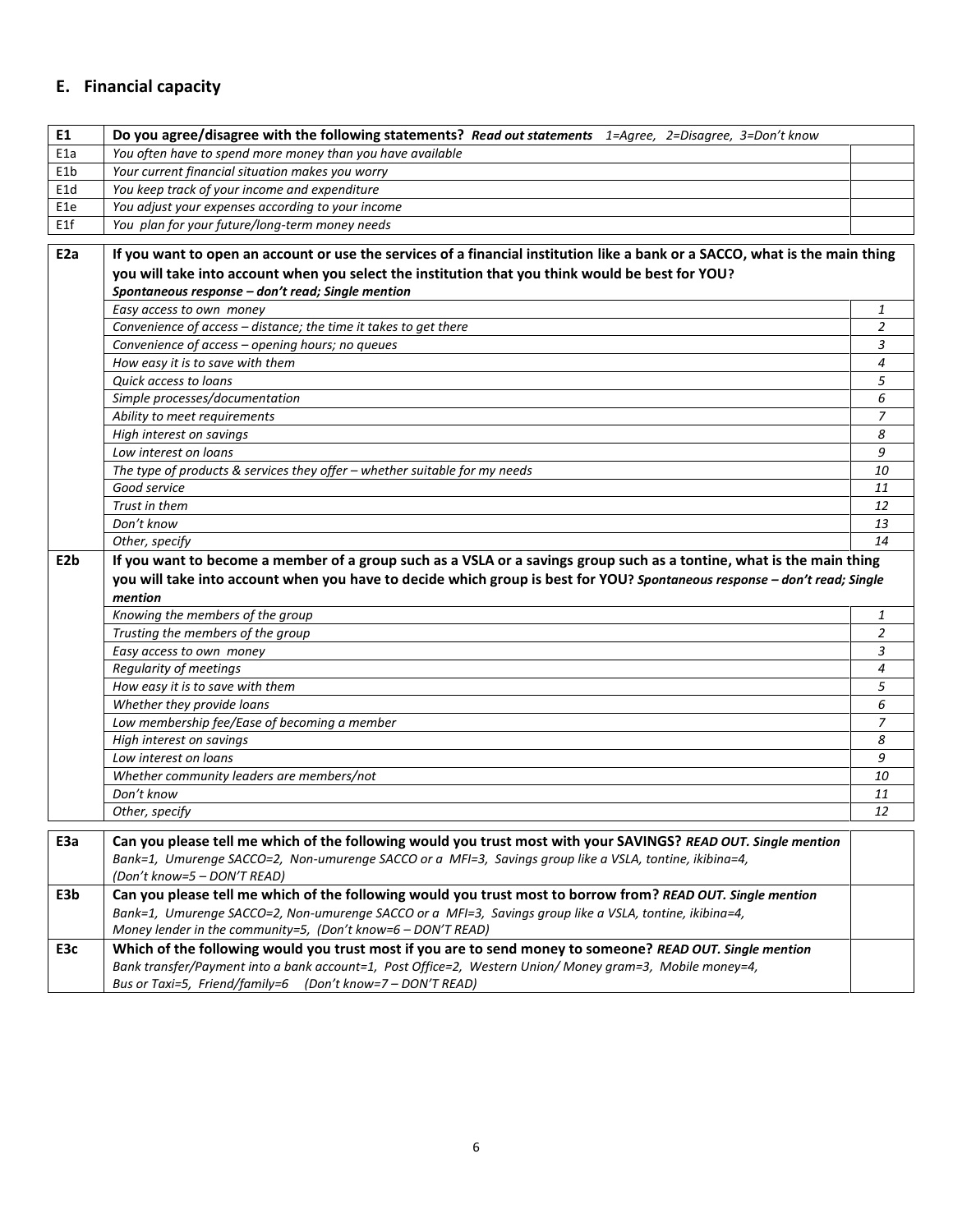# **F. Money Management – Saving**

| F <sub>1</sub>   | People have different ways of describing what it means to save. Which of the following descriptions do you think most |   |
|------------------|-----------------------------------------------------------------------------------------------------------------------|---|
|                  | accurately defines what it means to save? Read out statements. Single mention                                         |   |
|                  | Putting money in a special place/account to keep it safe                                                              |   |
|                  | Putting money aside to stop you from spending it immediately so that you have it later when you need it               |   |
|                  | Putting money away so that the total amount increases over time as you put more away                                  |   |
|                  | Putting money aside for you to use later for a specific purpose                                                       | 4 |
|                  |                                                                                                                       |   |
| F <sub>2</sub>   | Which of the following statements are true for you? Read out statements. 1=True, 2=False                              |   |
| F <sub>2</sub> a | You go without certain things to be able to save                                                                      |   |
| F <sub>2</sub> b | You believe you have to save for difficult times - even if your income is low                                         |   |
| F2c              | You believe it is better to save where your money is safe than to take risks to make more                             |   |
| F <sub>2</sub> d | You save or put money aside when you can                                                                              |   |
| F <sub>2</sub> e | You save or put money away for a specific purpose and you do not use it for any other purpose                         |   |
| F2f              | You save or put money away for a specific purpose but you end up using it before you used it for that purpose         |   |

#### **F3. Still thinking about saving or putting money away:**

- a. Please tell me which of the following do you have? *1=Yes, 2=No If the respondent is NOT saving GO TO Section G*
- b. **If respondent has savings at a BANK/MFI, ask:** With which institution(s) do you have …? *Spontaneous mention – multiple mentions possible; Get institution code from code list*
- c. **For each product the respondent has, ask:** What was the main reason for you to choose to keep your savings in ……… *Spontaneous mention – don't read;*

*1=Convenient; 2=Easy/Simple to use; 3=Safe; 4=Good interest; 5=Quick access to savings; 6=Other*

- d. **For each product a respondent has:** Does this way of saving meet your saving needs? *1=Yes, 2=No If YES GO TO F3e*
- e. What is the main reason for it not meeting your need? *Spontaneous mention – don't read 1=Can't get to my savings when I need it; 2=Too far to access conveniently/affordably; 3=Interest not high; 4=Other*
- f. **For each product a respondent has, ask:** 
	- **(i)** Have you used your …. in the past month? *1=Yes, 2=No IF YES, Skip (ii)*
	- (ii) Have you used your … this year? *1=Yes, 2=No*

|       | F3. Savings mechanisms                                                | F3a | F3b | F3c | F3d | F3e | F3f(i) | F3f(ii) |
|-------|-----------------------------------------------------------------------|-----|-----|-----|-----|-----|--------|---------|
| F3.1  | Savings at a bank (USE BANK LIST)                                     |     |     |     |     |     |        |         |
| F3.2  | Savings at a MFI or a non-umurenge SACCO (USE MFI list)               |     |     |     |     |     |        |         |
| F3.3  | Savings at an umurenge SACCO                                          |     |     |     |     |     |        |         |
| F3.4  | Savings in the capital/stock market (incl. Treasury bonds)            |     |     |     |     |     |        |         |
| F3.5  | Pension fund/provident fund (incl. Caisse Sociale du Rwanda)          |     |     |     |     |     |        |         |
| F3.6  | Savings with a group such as a co-op, VSLA, tontine, ikibina          |     |     |     |     |     |        |         |
| F3.7  | Savings with someone in community who keeps it safe for you           |     |     |     |     |     |        |         |
| F3.8  | Savings with someone in household/family who keeps it safe for<br>you |     |     |     |     |     |        |         |
| F3.9  | Buy things to sell later as a form of savings                         |     |     |     |     |     |        |         |
| F3.10 | Savings in a secret place at home                                     |     |     |     |     |     |        |         |
| F3.11 | Other savings mechanism not mentioned, specify                        |     |     |     |     |     |        |         |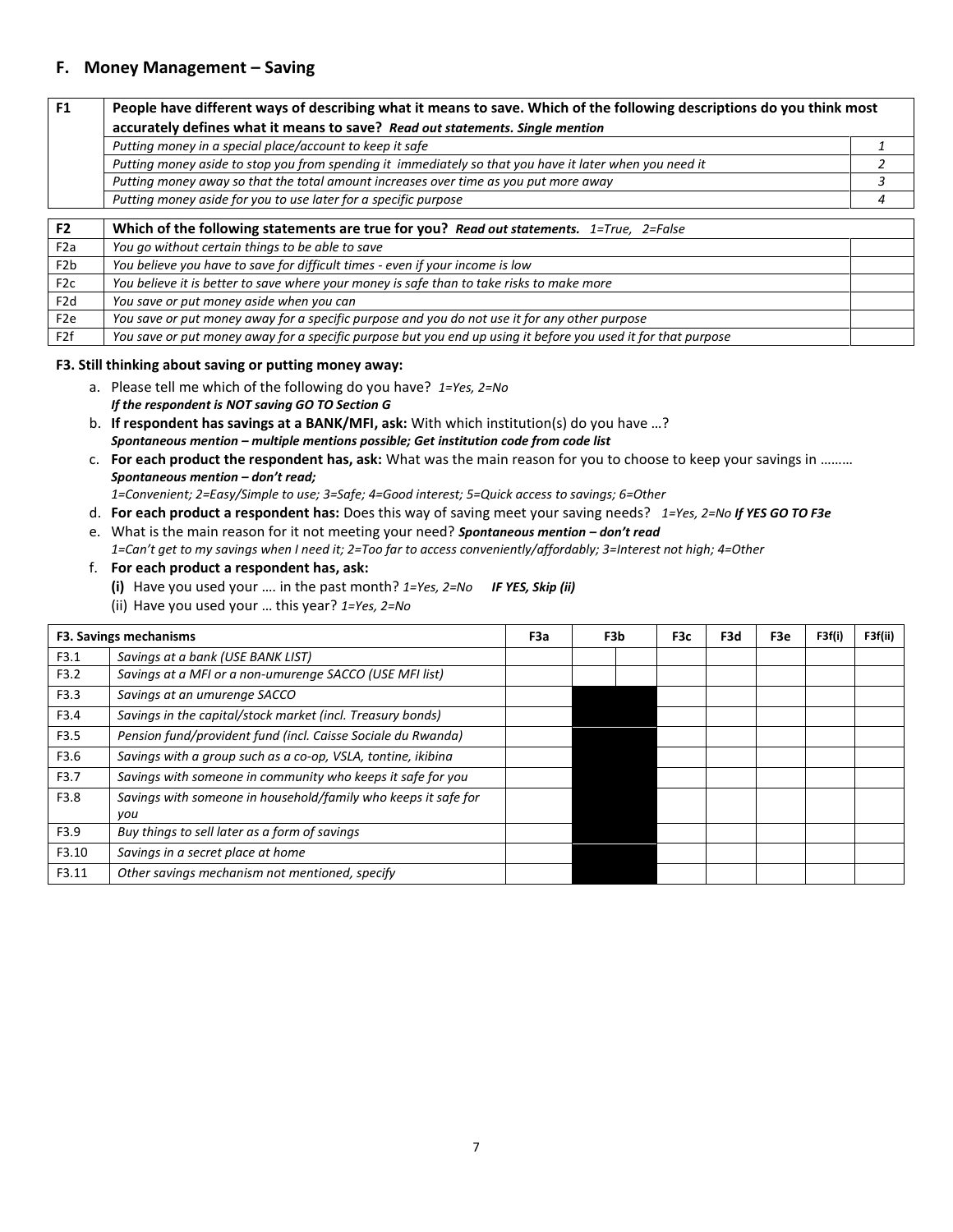| F4 | What are you mainly saving or putting money away for? Spontaneous mention - don't read; Single mention |    |  |  |  |  |  |  |
|----|--------------------------------------------------------------------------------------------------------|----|--|--|--|--|--|--|
|    | Living expenses for when times are hard                                                                |    |  |  |  |  |  |  |
|    | Medical expenses either planned or emergency                                                           |    |  |  |  |  |  |  |
|    | An emergency other than medical                                                                        |    |  |  |  |  |  |  |
|    | Marriage / wedding expenses                                                                            |    |  |  |  |  |  |  |
|    | <b>Funeral expenses</b>                                                                                |    |  |  |  |  |  |  |
|    | <b>Education or school fees</b>                                                                        |    |  |  |  |  |  |  |
|    | Farming expenses (inputs)                                                                              |    |  |  |  |  |  |  |
|    | <b>Buying livestock</b>                                                                                | 8  |  |  |  |  |  |  |
|    | Buying equipment/appliances                                                                            | 9  |  |  |  |  |  |  |
|    | Providing something for my family after I die                                                          | 10 |  |  |  |  |  |  |
|    | Building/Buying a house/land                                                                           | 11 |  |  |  |  |  |  |
|    | Old age                                                                                                | 12 |  |  |  |  |  |  |
|    | Improving my dwelling                                                                                  | 13 |  |  |  |  |  |  |
|    | Other, specify                                                                                         | 14 |  |  |  |  |  |  |

# **G. Money Management – Borrowing**

| G1               | Do you agree/disagree with the following statements? Read out statements 1=Agree, 2=Disagree                           |                |  |  |  |  |
|------------------|------------------------------------------------------------------------------------------------------------------------|----------------|--|--|--|--|
| G <sub>1</sub> a | You avoid borrowing money if you can                                                                                   |                |  |  |  |  |
| G <sub>1</sub> b | You prefer to save money for something rather than borrow to pay for it                                                |                |  |  |  |  |
| G <sub>1</sub> c | Without borrowing money you would not be able to pay for your children's education                                     |                |  |  |  |  |
| G <sub>1</sub> d | If you borrow money it is okay to pay it a bit later than agreed                                                       |                |  |  |  |  |
| G <sub>1e</sub>  | It is okay to borrow money to pay back outstanding debt                                                                |                |  |  |  |  |
| G1f              | Being able to borrow money when you need it is more important than the amount of money you have to pay back            |                |  |  |  |  |
| G <sub>1g</sub>  | It is better to remain with debt than to sell something to pay it                                                      |                |  |  |  |  |
| G <sub>1</sub> h | It is better to keep savings than to use it to pay a debt                                                              |                |  |  |  |  |
| G <sub>1</sub> i | You would be ashamed/embarrassed to admit that you need to borrow money to meet your needs                             |                |  |  |  |  |
| G <sub>1</sub> j | You would be ashamed/embarrassed if you were not able to pay back money that you owe                                   |                |  |  |  |  |
| G <sub>2</sub>   | <b>Credit Status</b>                                                                                                   |                |  |  |  |  |
| G <sub>2a</sub>  | Did you borrow money from anybody or any institution during the past 12 months $1=Yes, 2=No$                           |                |  |  |  |  |
|                  |                                                                                                                        |                |  |  |  |  |
| G <sub>2</sub> b | Have you, in the past 12 months, been paying back money that you borrowed from anybody or any institution?             |                |  |  |  |  |
|                  | $1 = Yes, 2 = No$                                                                                                      |                |  |  |  |  |
| G <sub>2c</sub>  | During the past 12 months, did you get any goods/services in advance and had to for pay it later?<br>$1 = Yes, 2 = No$ |                |  |  |  |  |
| G <sub>3</sub>   | If G2(a) is NO: What is the main reason why you have not borrowed money?                                               |                |  |  |  |  |
|                  | Spontaneous mention - don't read out; Single mention                                                                   |                |  |  |  |  |
|                  | Didn't need to borrow money                                                                                            | 1              |  |  |  |  |
|                  | Don't want to borrow money/ Don't believe in borrowing money                                                           | $\overline{2}$ |  |  |  |  |
|                  | Worried would not be able to pay back the money                                                                        | 3              |  |  |  |  |
|                  | Interest charged on borrowed money is too high                                                                         | $\overline{4}$ |  |  |  |  |
|                  | Do not know where to borrow money from                                                                                 | 5              |  |  |  |  |
|                  | Do not know how to apply for a loan                                                                                    | 6              |  |  |  |  |
|                  | Do not have security or collateral                                                                                     | 7              |  |  |  |  |
|                  | Do not meet the requirements of financial institutions                                                                 | 8              |  |  |  |  |
|                  | Not allowed to borrow money by spouse, by family or other                                                              | 9              |  |  |  |  |
|                  | Tried to borrow, but have been refused                                                                                 | 10             |  |  |  |  |
|                  | Other, specify                                                                                                         |                |  |  |  |  |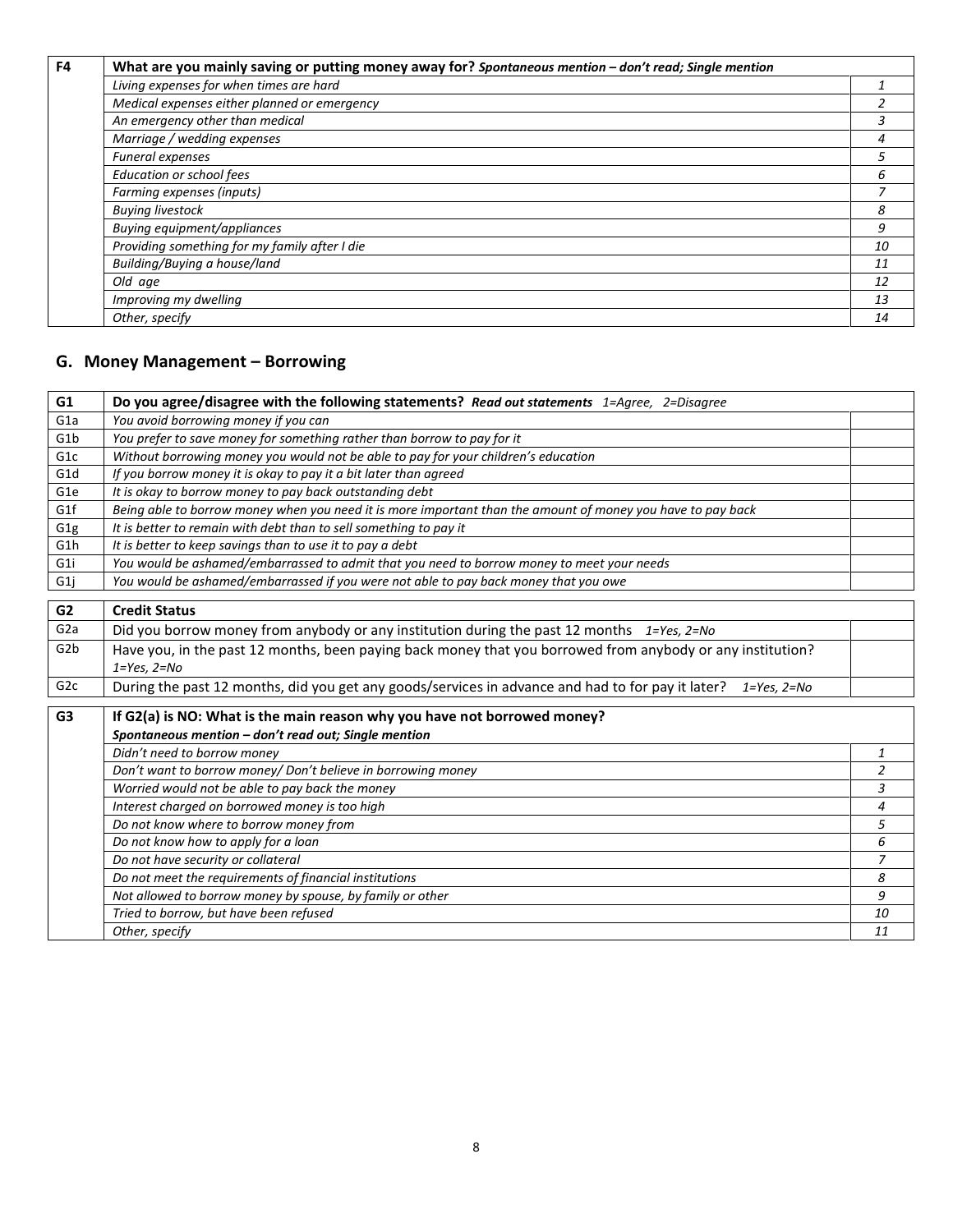#### **G4. Still thinking about borrowing money:**

- a. Please tell me which of the following have you done in the past 6 months? *1=Yes, 2=No If respondent did not borrow from any of these sources GO TO G6*
- b. **If respondent has borrowed from a bank/MFI ask:** With which institution(s)? *Multiple mentions possible; Get institution code from code list*
- c. **If respondent has borrowed from more than one source, ask:** Who did you borrow the most money from?

| G4             | <b>Credit mechanism</b>                                                                                           | G4a | G4b | G4c            |
|----------------|-------------------------------------------------------------------------------------------------------------------|-----|-----|----------------|
| G4.1           | Borrowed money from a bank (USE BANK LIST)                                                                        |     |     | 1              |
| G4.2           | Borrowed money from a MFI or a non-umurenge SACCO (USE MFI LIST)                                                  |     |     | $\overline{2}$ |
| G4.3           | Borrowed from an umurenge SACCO                                                                                   |     |     | 3              |
| G4.4           | Got a loan from Government (Ubudehe credit scheme/VUP loan)                                                       |     |     | $\overline{4}$ |
| G4.5           | Borrowed money from your employer                                                                                 |     |     | 5              |
| G4.6           | Borrowed money from a group such as a co-op, VLSA, tontine, ikibina                                               |     |     | 6              |
| G4.7           | Borrowed money from a money lender in the community                                                               |     |     | $\overline{z}$ |
| G4.8           | Borrowed money/got goods in advance from an agricultural buyer or a farmers organisation                          |     |     | 8              |
| G4.9           | Borrowed money from a church or other community based organisation that you belong to                             |     |     | 9              |
| G4.10          | Borrowed money from family/friends that you had to pay back                                                       |     |     | 10             |
| G4.11          | Got money from family/friends that you did not have to pay back                                                   |     |     | 11             |
| G4.12          | Got goods in advance from a shop/store and had to pay back later                                                  |     |     | 12             |
| G4.13          | Borrowed money from a sources not mentioned, specify                                                              |     |     | 13             |
| G5             | What did you borrow the most money for? Spontaneous mention - don't read out; Single mention                      |     |     |                |
|                | Medical expenses/medical emergencies                                                                              |     |     | 1              |
|                | An emergency other than medical                                                                                   |     |     | $\overline{a}$ |
|                | Funeral expenses                                                                                                  |     |     | 3              |
|                | <b>Education or school fees</b>                                                                                   |     |     | 4              |
|                | Living expenses when you did not have money                                                                       |     |     | 5              |
|                | Farming expenses such as seeds, fertiliser                                                                        |     |     | 6              |
|                | <b>Buying livestock</b>                                                                                           |     |     | $\overline{7}$ |
|                | <b>Buying farming equipment/implements</b>                                                                        |     |     | 8              |
|                | Paying off other debt                                                                                             |     |     | 9              |
|                | <b>Buying land/dwelling</b>                                                                                       |     |     | 10             |
|                | Building/improving dwelling                                                                                       |     |     | 11             |
|                | Other specify                                                                                                     |     |     | 12             |
| G <sub>6</sub> | What is the most important thing you take into account when you choose who to borrow from when you want to borrow |     |     |                |
|                | money? Spontaneous mention - don't read out; Single mention                                                       |     |     |                |
|                | Lowest interest rates                                                                                             |     |     | 1              |
|                | Repayment terms that work for me                                                                                  |     |     | $\overline{a}$ |
|                | Quickest access to money                                                                                          |     |     | 3              |
|                | Ability to meet lender/loan requirements                                                                          |     |     | $\overline{4}$ |
|                | Simple application process; understandable documentation                                                          |     |     | 5              |
|                | Trust                                                                                                             |     |     | 6              |
|                | Don't have a choice between lenders                                                                               |     |     | 7              |
|                | Don't know                                                                                                        |     |     | 8              |
|                | Other, specify                                                                                                    |     |     | 9              |
|                |                                                                                                                   |     |     |                |
| G7a            | In the past 6 months, have you been refused a loan by a bank or SACCO or MFI?                                     |     |     |                |
|                | 1=Yes, 2=No, 3=Did not apply If NO GO TO H                                                                        |     |     |                |
| G7b            | If YES, what was the main reason given for the refusal? Spontaneous mention - don't read out; Single mention      |     |     |                |
|                | Did not have a down payment                                                                                       |     |     | $\mathbf{1}$   |
|                | Did not have a payslip                                                                                            |     |     | 2              |
|                | Did not have security/collateral                                                                                  |     |     | 3              |
|                | Income was too low                                                                                                |     |     | 4              |
|                | Had too many other debts                                                                                          |     |     | 5              |
|                | Loan officer asked for a bribe and I didn't pay the bribe                                                         |     |     | 6              |
|                | Don't know                                                                                                        |     |     | 7              |
|                | Other, specify                                                                                                    |     |     | 8              |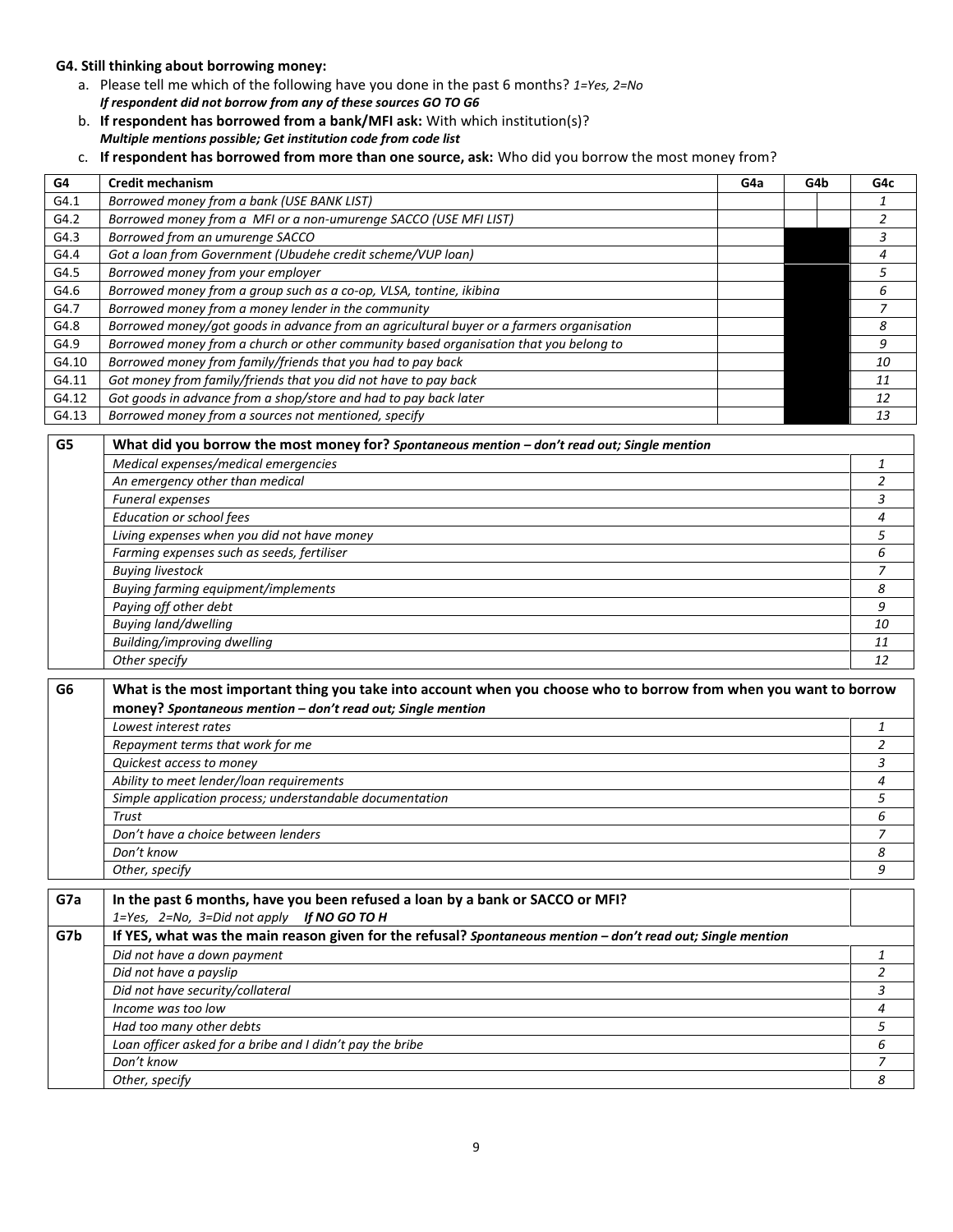# **H. Money Management – Risk & Risk Mitigation**

# **H1a. Did you experience any of the following during the past 6 months?** *Read out statements 1=Yes, 2=No*

H1b. For those who experienced an event, ask: How did you cope financially? Spontaneous mention - don't read out; Single mention *1=Used savings; 2=Borrowed money; 3=Sold something to get money; 4=Cut down expenses; 5=Claimed insurance/policy pay-out; 6=Other*

|                  |                                                                                                             | H <sub>1</sub> a | H <sub>1</sub> b |
|------------------|-------------------------------------------------------------------------------------------------------------|------------------|------------------|
| H1.1             | Increase in household size (more dependents relying on household income)                                    |                  |                  |
| H1.2             | A household members who used to bring in cash for the household does not bring in cash anymore              |                  |                  |
| H1.3             | Having to pay unforeseen expenses such as medical/funeral/school fees                                       |                  |                  |
| H1.4             | Unexpected rise in prices of goods, fuel                                                                    |                  |                  |
| H1.5             | Running out of money to meet household expenses                                                             |                  |                  |
| H1.6             | Harvest/livestock loss                                                                                      |                  |                  |
| H1.7             | Loss of an asset/dwelling/land                                                                              |                  |                  |
|                  |                                                                                                             |                  |                  |
| H <sub>2</sub>   | Please tell me which of the following you agree with? Read out statements 1=Agree, 2=Disagree               |                  |                  |
| $\cdot$ . $\sim$ | $\mathbf{r}$ , and $\mathbf{r}$ , and $\mathbf{r}$ , and $\mathbf{r}$ , and $\mathbf{r}$ , and $\mathbf{r}$ |                  |                  |

| H <sub>2</sub> a | Insurance is not a way of saving because they never pay out                                        |  |
|------------------|----------------------------------------------------------------------------------------------------|--|
| H <sub>2b</sub>  | Having insurance is a good way of protecting yourself for when things go wrong                     |  |
| H <sub>2c</sub>  | It is better to have savings to fall back on when you suffer a loss rather than to have insurance  |  |
| H2d              | You understand how insurance works                                                                 |  |
| H <sub>2e</sub>  | You are responsible to make arrangements for the costs associated with your funeral before you die |  |

#### **H3a. Please tell me which of the following do you have?** *1=Yes, 2=No*

## **H3b. If respondent does not have medical insurance or Mutuelle de Sante ask:**

 **Are you covered by someone else's insurance?** *1=Yes, 2=No, 3=Don't know*

| H <sub>3</sub> | <b>Medical insurance</b>                                               | H3a | H3b |
|----------------|------------------------------------------------------------------------|-----|-----|
| H3.1           | Medical insurance(including RAMA, MMI) - NOT Mutuelle de Sante (MdS)   |     |     |
| H3.2           | Mutuelle de Sante (MdS)                                                |     |     |
| H <sub>4</sub> | Do you have any of the following insurance products? $1 = Yes, 2 = No$ |     |     |
| H4.1           | Third party insurance                                                  |     |     |
| H4.2           | Household insurance                                                    |     |     |
| H4.3           | Life insurance                                                         |     |     |
| H4.4           | Credit life (insurance linked to a loan)                               |     |     |
| H4.5           | Caisse Sociale du Rwanda / Rwanda Social Security Board (CSR/RSSB)     |     |     |
| H4.6           | Other insurance product not mentioned, specify                         |     |     |
|                | If respondent HAS any of the insurance products in H4 GO TO H6         |     |     |

| H <sub>5</sub> | There are different reasons for people not having insurance. What is the main reason why YOU don't have it?<br>Spontaneous mention - don't read out; Single mention |  |  |  |  |
|----------------|---------------------------------------------------------------------------------------------------------------------------------------------------------------------|--|--|--|--|
|                | Has never heard about it / Don't know about insurance                                                                                                               |  |  |  |  |
|                | Does not know how it works                                                                                                                                          |  |  |  |  |
|                | Does not know how to get it/where to get it                                                                                                                         |  |  |  |  |
|                | Does not trust it or the companies                                                                                                                                  |  |  |  |  |
|                | Protects self in other ways - don't need it                                                                                                                         |  |  |  |  |
|                | Does not want to think about bad things happening                                                                                                                   |  |  |  |  |
|                | Cannot afford it                                                                                                                                                    |  |  |  |  |
|                | They don't want to pay out when you claim                                                                                                                           |  |  |  |  |
|                | Other specify                                                                                                                                                       |  |  |  |  |

| H6 | Who will pay the costs associated with your funeral? Spontaneous mention $-$ don't read out; Single mention |  |  |  |  |  |
|----|-------------------------------------------------------------------------------------------------------------|--|--|--|--|--|
|    | I have to make provision before I die/Have made provision                                                   |  |  |  |  |  |
|    | My family                                                                                                   |  |  |  |  |  |
|    | The community                                                                                               |  |  |  |  |  |
|    | Don't know                                                                                                  |  |  |  |  |  |
|    | Other, specify                                                                                              |  |  |  |  |  |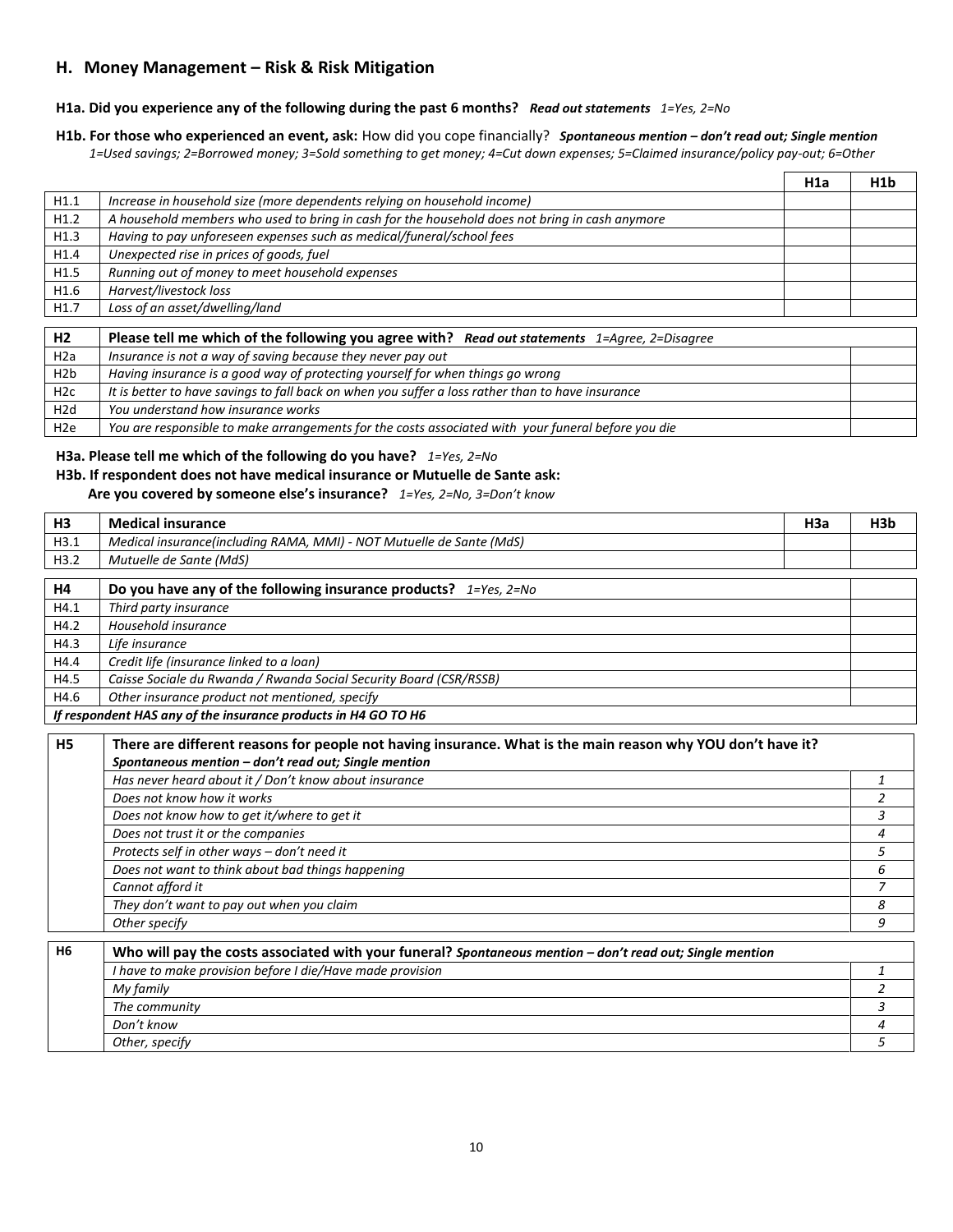### **I. Money Management – Remittances**

| 11a             | In the past 6 months, have you sent money to someone in a different place within the country? $1=Yes$ , $2=No$ |  |
|-----------------|----------------------------------------------------------------------------------------------------------------|--|
| 11 <sub>b</sub> | In the past 6 months, have you sent money to someone outside the country? $1 = Yes$ , $2 = No$                 |  |
|                 | If both I1a AND I1b = NO go to I3                                                                              |  |

#### **I2a. Who did you send money to in the past 6 months?** *Spontaneous mention – don't read out; Multiple mention possible*

#### **For I2b-c: If multiple beneficiaries per category, refer to the beneficiary most OFTEN sent to:**

**I2b. Where were you sending the money to when you sent the money to ….?** *Single mention 1=Rural village; 2=Urban town; 3=Outside of country*

**I2c. How often do you send money to ………...?** *Single mention 1=Weekly; 2=Fortnightly; 3=Monthly; 4=Seasonally; 5=Once a year; 6= Irregularly/occasionally*

**I2d. How do you mostly send the money to …….?** *Spontaneous mention – don't read out; Single mention 1=Bank transfer/Pay into bank account; 2=Post Office/ Western Union/ Money gram; 3=Cell phone top-up; 4=Mobile money; 5=Bus or Taxi; 6=Friends or family; 7=Other*

#### **I2e. How much did you send the last time you sent money to …..?** *Single mention*

|                 | 12a                                                                                                 | 12a | 12 <sub>b</sub> | 12c | 12d | 12e |
|-----------------|-----------------------------------------------------------------------------------------------------|-----|-----------------|-----|-----|-----|
| 12.1            | Spouse                                                                                              |     |                 |     |     |     |
| 12.2            | Child                                                                                               |     |                 |     |     |     |
| 12.3            | Parent                                                                                              | 3   |                 |     |     |     |
| 12.4            | Other family member                                                                                 | 4   |                 |     |     |     |
| 12.5            | Friend                                                                                              | 5   |                 |     |     |     |
| 12.6            | Supplier/Business                                                                                   | 6   |                 |     |     |     |
| 12.7            | Someone you borrowed from                                                                           |     |                 |     |     |     |
| 12.8            | School, college or university                                                                       | 8   |                 |     |     |     |
| 12.9            | Other specify                                                                                       | 9   |                 |     |     |     |
|                 |                                                                                                     |     |                 |     |     |     |
| 13a             | In the past 6 months, have you received money from someone in a different place within the country? |     |                 |     |     |     |
|                 | $1 = Yes, 2 = No$                                                                                   |     |                 |     |     |     |
| 13 <sub>b</sub> | In the past 6 months, have you received money from someone outside the country? $1 = Yes, 2 = No$   |     |                 |     |     |     |
|                 | If both I3a AND I3b =NO go to Section J                                                             |     |                 |     |     |     |

#### **I4a. From whom did you receive money in the past 6 months?** *Spontaneous mention – don't read out; Multiple mention possible*

#### **For I4b-c: If multiple senders per category, refer to the sender most OFTEN received from:**

**I4b. Where did …. send the money from?** *Single mention*

*1=Rural village; 2=Urban town; 3=Outside of country*

**I4c. How often did … send you money?** *Single mention 1=Weekly; 2=Fortnightly; 3=Monthly; 4=Seasonally; 5=Once a year; 6= Irregularly/occasionally*

**I4d. How does … mostly send the money to you?** *Spontaneous mention – don't read out; Single mention 1=Bank transfer/Pay into bank account; 2=Post Office/ Western Union/ Money gram; 3=Cell phone top-up; 4=Mobile money; 5=Bus or Taxi; 6=Friends or family; 7=Other*

#### **I4e. What did you use most of the money … sent you for?** *Single mention*

*1=Bought food/clothes; 2=Paid school fees; 3=Paid medical fees/medicine; 4=Paid funeral expenses; 5=Other, specify*

|      | 14a.                      | l4a | I4b | l4c | 14d | 14e |
|------|---------------------------|-----|-----|-----|-----|-----|
| 14.1 | Spouse                    |     |     |     |     |     |
| 14.2 | Child                     |     |     |     |     |     |
| 14.3 | Parent                    |     |     |     |     |     |
| 14.4 | Other family member       |     |     |     |     |     |
| 14.5 | Friend                    |     |     |     |     |     |
| 14.6 | Customer                  |     |     |     |     |     |
| 14.7 | Someone you lent money to |     |     |     |     |     |
| I4a8 | Other specify             |     |     |     |     |     |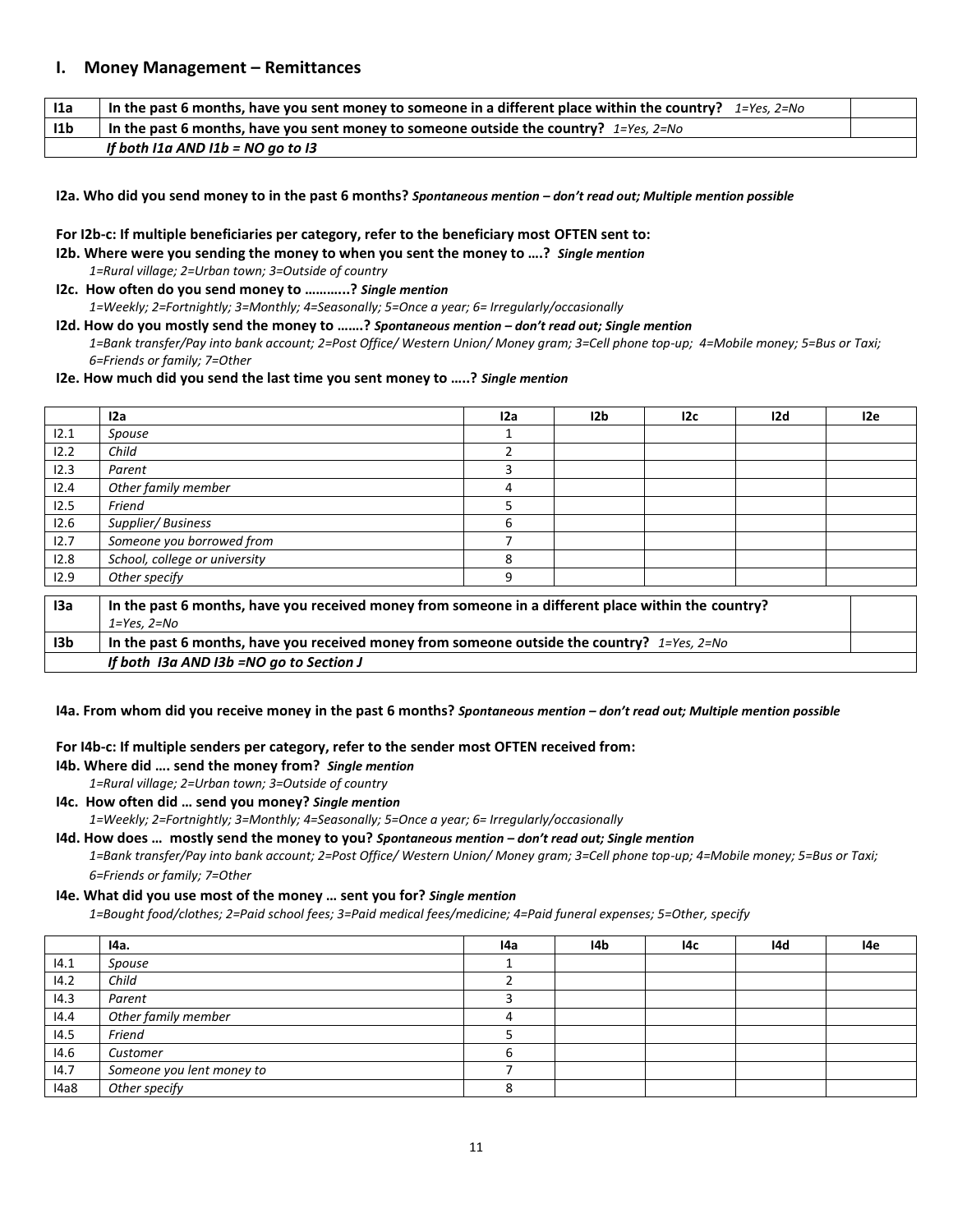| I5a  | Have you ever sent or received money using a mobile phone? Multiple response possible<br>1=Yes - received, 2=Yes- sent, 3=No If NO GO TO I6a                                                                                                                                                                                                                                       |  |  |  |
|------|------------------------------------------------------------------------------------------------------------------------------------------------------------------------------------------------------------------------------------------------------------------------------------------------------------------------------------------------------------------------------------|--|--|--|
| I5b. | In the past 6 months have you sent/received money using a mobile phone? Multiple response possible<br>1=Yes - received, 2=Yes- sent, 3=No GO TO Section J                                                                                                                                                                                                                          |  |  |  |
| 16a  | Would you use a mobile phone to send money? 1=Yes, 2=No, 3=Don't know If YES GO TO Section J                                                                                                                                                                                                                                                                                       |  |  |  |
| I6b  | What is the most important reason why you would not use a mobile phone to send money?<br>Spontaneous - don't read out; Single mention<br>1=Don't trust; 2=It is complicated; 3=Agents too far; 4=Too expensive; 5=Don't have access to a mobile phone; 6=Prefer other<br>ways of sending/receiving money; 7=Don't have the documents to register; 8=Doesn't meet my needs; 9=Other |  |  |  |

# **J. Formal Products**

| J1  | Please tell me which of the following statements are true? Read out statements $1 = True, 2 = False, 3 = Don't know$ |  |
|-----|----------------------------------------------------------------------------------------------------------------------|--|
| J1a | If you are not employed you cannot open a bank account                                                               |  |
| J1b | Having a bank account makes it easier to get credit                                                                  |  |
| J1c | You can easily live your life without a bank account                                                                 |  |
| J1d | Most services from banks are also offered elsewhere                                                                  |  |
| J1e | You trust banks with your money                                                                                      |  |
| J1f | Banking is for people like me                                                                                        |  |
| J1g | Banks treat people with respect                                                                                      |  |

### **J2. Bank product penetration**

- a. Please tell me which of the following do you have? *1=Yes, 2=No If respondent does not have any of these products go to J3a*
- b. **For each product the respondent has, ask:** At which bank do you have a …….? *Spontaneous mention – multiple mentions possible; Get institution code from code list*
- c. **For each product a respondent has, ask:** 
	- (i) Have you used your …. in the past month? *1=Yes, 2=No If respondent used .... in the past month do not ask (ii)*  (ii) Have you used your … this year? *1=Yes, 2=No*
- d. **For each product the respondent has but did not use this year:** Why did you not use your ….? *Spontaneous mention – don't read. Single mention per product*

*1=Didn't need to use it; 2=Doesn't meet my needs; 3=Too expensive; 4=Too complicated; 5=Service is not good; 6=Other*

| J2   | Product (USE BANK LIST)                                                                                                                                                                                                                                                                           | J2a | J2b | J <sub>2ci</sub> | J <sub>2</sub> cii | J2d |
|------|---------------------------------------------------------------------------------------------------------------------------------------------------------------------------------------------------------------------------------------------------------------------------------------------------|-----|-----|------------------|--------------------|-----|
| J2.1 | Savings account at a bank - can deposit and withdraw as you wish                                                                                                                                                                                                                                  |     |     |                  |                    |     |
| J2.2 | Savings account at a bank with rules about deposits and withdrawals                                                                                                                                                                                                                               |     |     |                  |                    |     |
| J2.3 | Loan with a bank                                                                                                                                                                                                                                                                                  |     |     |                  |                    |     |
| J2.4 | ATM/Debit card                                                                                                                                                                                                                                                                                    |     |     |                  |                    |     |
| J2.5 | Current or Cheque account                                                                                                                                                                                                                                                                         |     |     |                  |                    |     |
| J2.6 | Overdraft facilities                                                                                                                                                                                                                                                                              |     |     |                  |                    |     |
| J2.7 | Credit Card                                                                                                                                                                                                                                                                                       |     |     |                  |                    |     |
| J2.8 | Foreign bank account (such as in Uganda, Kenya, Belgium, France etc.)                                                                                                                                                                                                                             |     |     |                  |                    |     |
| J2.9 | Any other bank product not mentioned, specify                                                                                                                                                                                                                                                     |     |     |                  |                    |     |
| J3a  | Do you have a bank account in your name? USE BANK LIST<br>(It could also be a joint/group account which is partly yours) $1 = Yes$ , $2 = No$ If NO GO TO J4                                                                                                                                      |     |     |                  |                    |     |
| J3b  | Can you use/access your bank account when you want to?<br>$1 = Yes$ , $2 = No$ If YES GO TO J3d                                                                                                                                                                                                   |     |     |                  |                    |     |
| J3c  | What is the main reason you are not able to use/access your account when you want to?<br>Spontaneous mention - don't read out; Single mention<br>1=Not always open/available; 2=Too far; 3=It takes too much time; 4=Too expensive; 5=Need permission from someone to use it;<br>6=Other, specify |     |     |                  |                    |     |
| J3d  | For approximately how long have you had a bank account?                                                                                                                                                                                                                                           |     |     |                  |                    |     |
|      | 1=Less than a year; 2=1-3 years; 3=3-5 years; 4=Longer than 5 years; 5=Don't remember                                                                                                                                                                                                             |     |     |                  |                    |     |
| J3e  | What was the main reason you opened a bank account? Spontaneous mention - don't read out; Single mention                                                                                                                                                                                          |     |     |                  |                    |     |
|      | 1=To process salary/wages; 2=To save; 3=To get credit/loan; 4=To keep money safe; 5=To make payments/receive money;<br>6=Other, specify                                                                                                                                                           |     |     |                  |                    |     |
| J3f  | Thinking about the time when you first opened a bank account, did you have an account with a SACCO or MFI?<br>$1 = Yes$ , $2 = No$ IF NO GO TO J3h                                                                                                                                                |     |     |                  |                    |     |
| J3g  | Did you close any of these when you opened your bank account? $1 = Yes, 2 = No$                                                                                                                                                                                                                   |     |     |                  |                    |     |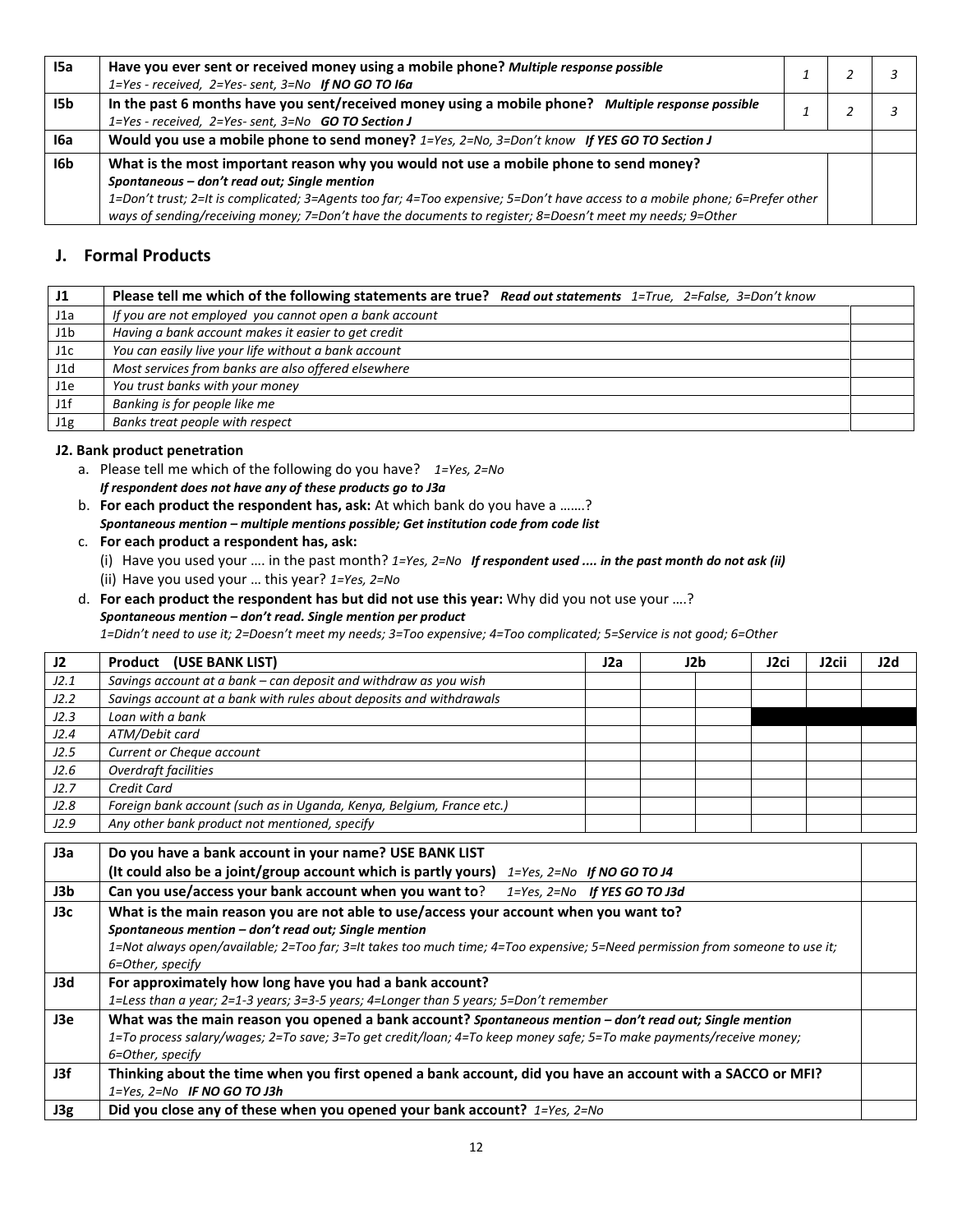| J3h | Still thinking about the time when you first opened a bank account, were you member of a group such as a savings             |                |
|-----|------------------------------------------------------------------------------------------------------------------------------|----------------|
|     | and loan group or a savings club/tontine?<br>$1 = Yes$ , $2 = No$ IF NO GO TO J4a                                            |                |
| J3i | Did you give up your membership with any of these when you opened your bank account? $1 = Yes, 2=No$                         |                |
|     |                                                                                                                              |                |
| J4a | Are you using someone else's bank account? 1=Yes, 2=No If NO, GO to J5                                                       |                |
| J4b | Can you use/access this bank account when you want to?<br>$1 = Yes$ , $2 = No$ If YES GO TO J4d                              |                |
| J4c | What is the main reason you are not able to use/access your account when you want to?                                        |                |
|     | Spontaneous mention - don't read out; Single mention                                                                         |                |
|     | 1=Not always open/available; 2=Too far; 3=Too expensive; 4=Need owner's permission before I can use it; 5=Cannot use it when |                |
|     | the owner of the account is not around; 6=Other, specify                                                                     |                |
| J4d | Whose account(s) are you using? Spontaneous mention - don't read out; Multiple mention possible                              |                |
|     | Your spouse / partner's account                                                                                              | 1              |
|     | Your child's account                                                                                                         | $\overline{2}$ |
|     | Your parent's account                                                                                                        | 3              |
|     | Account of another family member                                                                                             | $\overline{4}$ |
|     | Account of a neighbour/friend                                                                                                | 5              |
|     | Account of savings club                                                                                                      | 6              |
|     | Account of a community organisation/church                                                                                   | $\overline{z}$ |
|     | Other specify                                                                                                                | 8              |
| J4e | What is the main reason why you are using someone else's account? Why don't you open your own account?                       |                |
|     | Spontaneous mention - don't read out; Single mention                                                                         |                |
|     | I don't meet the requirements to open an account/I'm too young - I am not 18 yet                                             | 1              |
|     | I don't have the right documentation                                                                                         | $\overline{2}$ |
|     | We share the costs/it is cheaper to have one account                                                                         | 3              |
|     | I am not allowed to have my own account - by spouse, household member                                                        | 4              |
|     | I don't know how to open an account                                                                                          | 5              |
|     | Other specify                                                                                                                | 6              |

#### **J5. Transactions**

- a. Which of the following have you done this year? *Read out 1=Yes, 2=No*
- b. **Ask those who DID conduct a transaction this year:** Did you do this in the bank/at the ATM/both? *1=Bank; 2=ATM; 3=Both*

| J5    | <b>Transaction</b>                              | J5a | J5b |  |
|-------|-------------------------------------------------|-----|-----|--|
| J5.1  | Cash a cheque                                   |     |     |  |
| J5.2  | Deposit cash into a bank account                |     |     |  |
| J5.3  | Deposit a cheque into a bank account            |     |     |  |
| J5.4  | Cash withdrawal from a bank account             |     |     |  |
| J5.5  | Paid people/bills using a cheque                |     |     |  |
| J5.6  | Money transfers between your own bank accounts  |     |     |  |
| J5.7  | Money transfer to another person's bank account |     |     |  |
| J5.8  | Received money from someone into a bank account |     |     |  |
| J5.9  | Get a bank statement                            |     |     |  |
| J5.10 | Internet banking transaction                    |     |     |  |
| J5.11 | Mobile banking transaction                      |     |     |  |

| J6 | Ask those without bank accounts (J2a NOT = 1 and J3a=NO):                                                        |    |
|----|------------------------------------------------------------------------------------------------------------------|----|
|    | What is the main reason why do you not have a bank account? Spontaneous mention - don't read out; Single mention |    |
|    | Does not need it - Insufficient or no money coming it to justify it                                              |    |
|    | Cannot maintain the minimum balance                                                                              |    |
|    | Bank service charges are too high                                                                                |    |
|    | Banks are too far away                                                                                           |    |
|    | Banking hours are not convenient                                                                                 |    |
|    | Does not have the documentation required                                                                         | 6  |
|    | Does not know how to apply                                                                                       |    |
|    | Does not understand benefits from having a bank account                                                          | 8  |
|    | Does not trust banks                                                                                             | 9  |
|    | Banks do not provide the products or services I need                                                             | 10 |
|    | Can get services needed elsewhere in the community                                                               | 11 |
|    | Need permission of someone else to open it                                                                       | 12 |
|    | Other specify                                                                                                    | 13 |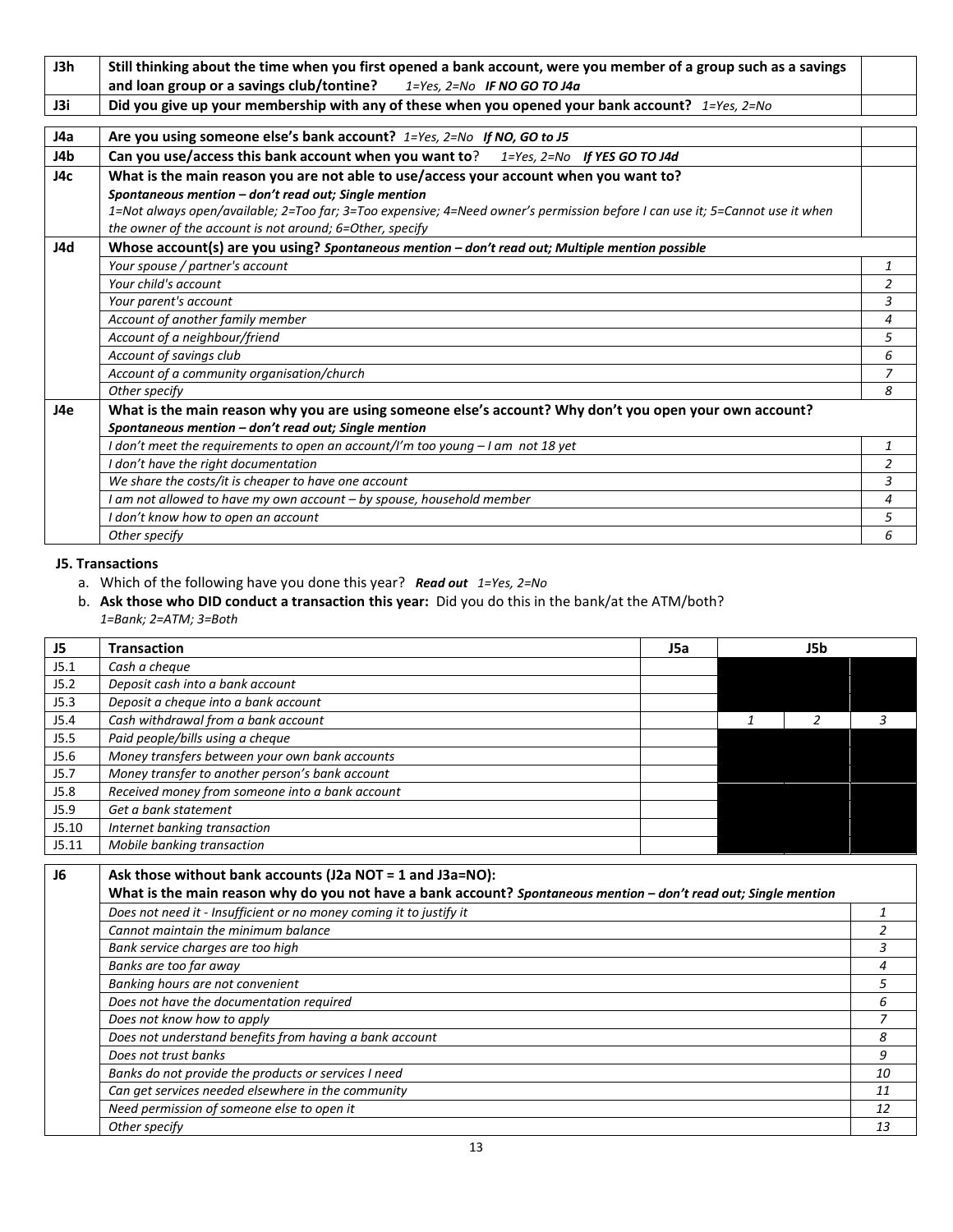| J7a  | Do you have a MFI account? USE MFI LIST $1 = Yes, 2 = No$ If YES, GO to J7b, if NO GO to J8                                                          |                     |
|------|------------------------------------------------------------------------------------------------------------------------------------------------------|---------------------|
| J7b1 | Have you used your MFI account in the past month? 1=Yes, 2=No If YES GO TO J7d                                                                       |                     |
| J7b2 | Have you used your MFI account this year? 1=Yes, 2=No If YES GO TO J7d                                                                               |                     |
| J7c  | What is the main reason for you not using your MFI account? Spontaneous mention - don't read out; Single mention                                     |                     |
|      | 1=Didn't need to use it; 2=Doesn't meet my needs; 3=Too expensive; 4=Too complicated; 5=Service is not good;                                         |                     |
|      | 6=Other, specify                                                                                                                                     |                     |
| J7d  | What do you usually use your MFI account for? Read out; Spontaneous mention - don't read out; Multiple mention possible                              |                     |
|      | <b>Savings</b>                                                                                                                                       | 1                   |
|      | Credit                                                                                                                                               | $\overline{2}$      |
|      | Other, specify                                                                                                                                       | $\mathfrak{Z}$      |
| J7e  | For approximately how long have you had an account with a MFI? Read out                                                                              |                     |
|      | 1=Less than a year; 2=1-3 years; 3=3-5 years; 4=Longer than 5 years; 5=Don't remember                                                                |                     |
| J7f  | Why did you mainly open a MFI account? Spontaneous mention - don't read out; Single mention                                                          |                     |
|      | 1=To save; 2=To get credit/loan; 3=Other, specify                                                                                                    |                     |
| J7g  | Thinking about the time when you first opened a MFI account, did you have an account with a bank or a SACCO?<br>$1 = Yes$ , $2 = No$ IF NO GO TO J7i |                     |
| J7h  | Did you close any of these when you opened your MFI account? 1=Yes, 2=No                                                                             |                     |
| J7i  | Still thinking about the time when you first opened a MFI account, were you member of a group such as a savings                                      |                     |
|      | and loan group or a savings club/tontine? 1=Yes, 2=No IF NO GO TO J8a                                                                                |                     |
| J7j  | Did you give up your membership with any of these when you opened your MFI account? $1 = Yes, 2=No$                                                  |                     |
|      |                                                                                                                                                      |                     |
| J8a  | Are you a member of an umurenge SACCO/have an umurenge SACCO account? 1=Yes, 2=No If NO GO to Section K                                              |                     |
| J8b1 | Have you used your umurenge SACCO account in the past month? 1=Yes, 2=No If YES GO TO J8d                                                            |                     |
| J8b2 | Have you used your umurenge SACCO account this year? 1=Yes, 2=No If YES GO TO J7d                                                                    |                     |
| J8c  | What is the main reason for you not using your umurenge SACCO account? Spontaneous mention - don't read out;                                         |                     |
|      | Single mention                                                                                                                                       |                     |
|      | 1=Didn't need to use it; 2=Doesn't meet my needs; 3=Too expensive; 4=Too complicated; 5=Service is not good;                                         |                     |
|      | 6=Other, specify                                                                                                                                     |                     |
| J8d  | What do you usually use your umurenge SACCO account for? Spontaneous mention - don't read out; Multiple mention possible                             |                     |
|      | <b>Savings</b><br>Credit                                                                                                                             | 1<br>$\overline{2}$ |
|      | Other, specify                                                                                                                                       | $\mathfrak{Z}$      |
| J8e  | For approximately how long have you been a member of an umurenge SACCO?                                                                              |                     |
|      | 1=Less than a year; 2=1-3 years; 3=3-5 years; 4=Longer than 5 years; 5=Don't remember                                                                |                     |
| J8f  | Why did you mainly become a member? Spontaneous mention - don't read out; Single mention                                                             |                     |
|      | 1=I was obliged/required to ; 2=To save; 3=To get credit/loan; 4=To keep money safe; 5=Other, specify                                                |                     |
| J8g  | Thinking about the time when you first became a member/opened your umurenge SACCO account, did you have                                              |                     |
|      | an account with a bank or a MFI?<br>$1 = Yes$ , $2 = No$ IF NO GO TO J8i                                                                             |                     |
| J8h  | Did you close any of these when you opened your umurenge SACCO account/became a member? 1=Yes, 2=No                                                  |                     |
| J8i  | Still thinking about the time when you first became a member/opened your umurenge SACCO account, were you                                            |                     |
|      | member of a group such as a savings and loan group or a savings club/tontine? $1 = Yes$ , $2 = No$ IF NO GO TO K1a                                   |                     |
| J8hj | Did you give up your membership with any of these when you became a member/opened your umurenge SACCO                                                |                     |
|      | $account?$ $1 = Yes, 2 = No$                                                                                                                         |                     |
|      |                                                                                                                                                      |                     |

# **K. Informal Products**

| K1a              | Do you belong to a savings groups such as a VSLA, SILC, tontine, ikibina?<br>$1 = Yes$ , $2 = No$ IF NO GO TO K4a |  |
|------------------|-------------------------------------------------------------------------------------------------------------------|--|
| K <sub>1</sub> b | Which of the following do you do with the group? Read out Multiple mention possible                               |  |
|                  | Save with the group                                                                                               |  |
|                  | Borrow from the group                                                                                             |  |
|                  | Other, specify                                                                                                    |  |
| K <sub>1</sub> c | For approximately how long have you been a member of such a group? Read out                                       |  |
|                  | 1=Less than a year; 2=1-3 years; 3=3-5 years; 4=Longer than 5 years; 5=Don't remember                             |  |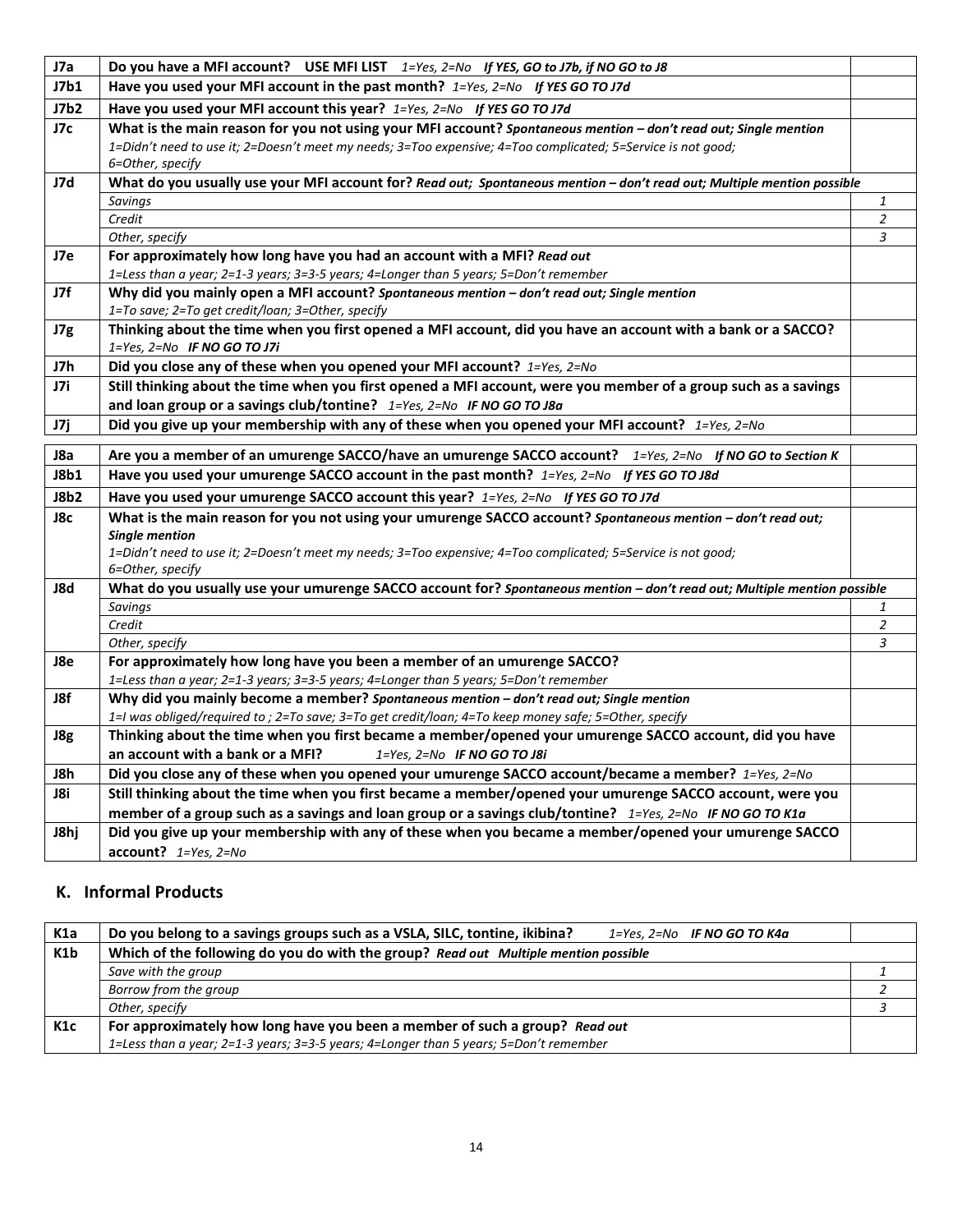| K2               | Which of the following does this group(s)/club(s) provide? Read each statement $1 = Yes$ , $2 = No$ , $3 = Don't know$ |  |
|------------------|------------------------------------------------------------------------------------------------------------------------|--|
| K2a              | Lend money out to members when they need the money                                                                     |  |
| K2b              | Lend out money to non-members when they want to borrow                                                                 |  |
| K2c              | Give collected money to one member every month                                                                         |  |
| K <sub>2</sub> d | Keep the collected money for members and members can withdraw this money when they need it                             |  |
| K2e              | Keep the collected money for members and give to members after a certain period of time                                |  |
| K2f              | Buy assets as a group                                                                                                  |  |
| K <sub>2g</sub>  | Buy assets for individual members                                                                                      |  |
| K2h              | Raise or save money for funerals for group members                                                                     |  |
| K2i              | Raise or save money for other emergencies for group members                                                            |  |
| K2j              | Act as quarantor when members want to borrow money somewhere else                                                      |  |
|                  |                                                                                                                        |  |

| K <sub>3</sub> a | What is the main reason why you belong to such a group/club?<br>Spontaneous mention - don't read out; Single mention                                                                                            |    |
|------------------|-----------------------------------------------------------------------------------------------------------------------------------------------------------------------------------------------------------------|----|
|                  | Inherited the position from parents                                                                                                                                                                             |    |
|                  | It is compulsory for people in tribe or village                                                                                                                                                                 |    |
|                  | To socialise or meet friends                                                                                                                                                                                    | 3  |
|                  | They give financial advice                                                                                                                                                                                      | 4  |
|                  | Can turn to them when in financial need                                                                                                                                                                         | 5. |
|                  | Can get money easily when needed                                                                                                                                                                                | 6  |
|                  | I trust and know them                                                                                                                                                                                           |    |
|                  | To borrow money                                                                                                                                                                                                 | 8  |
|                  | To save money                                                                                                                                                                                                   | 9  |
|                  | Other, specify                                                                                                                                                                                                  | 10 |
| K3b              | Do you agree/disagree with the following statements? Read statements 1=Agree, 2=Disagree, 3=Don't know                                                                                                          |    |
| K3b1             | I have more discipline in saving with a group than any other way because if I don't save regularly I will be embarrassed in front of<br>my friends/neighbours                                                   |    |
| K3b2             | I have more discipline paying back money borrowed from a group than with paying back a loan from a financial institution<br>because if I don't pay back I will be embarrassed in front of my friends/neighbours |    |
|                  |                                                                                                                                                                                                                 |    |

| K4a | Are you a member of any other group or organisation? $1 = Yes$ , $2 = No$ If NO go to Section L  |  |
|-----|--------------------------------------------------------------------------------------------------|--|
| K4b | What type of group/organisation? Spontaneous mention - don't read out; Multiple mention possible |  |
|     | <b>Business organisation</b>                                                                     |  |
|     | Farmer's association                                                                             |  |
|     | Market/traders association                                                                       |  |
|     | Cooperative                                                                                      |  |
|     | Church / religious group                                                                         |  |
|     | Women's / men's group                                                                            |  |
|     | Other specify                                                                                    |  |

# **L. Farming**

# **L1 Please tell me which of the following statements best describes your household situation?**  *Read out Single mention 1=Your household is only involved in farming and no-one in the household has any other work, 2=Your household is involved in farming AND other work, 3=Your household is NOT involved in farming at all ------- If L1 =3 GO to Section M* **L2 Please tell me which of the following your household is involved in?** *Read out Multiple mention possible Cattle 1 Goats, sheep, pigs, etc. 2 Other livestock such as chickens, rabbits, etc. 3 Cash crops – tea, coffee, pyrethrum 4 Fruit – such as bananas, pineapple, avocado, pepper, papaya, passion fruit 5 Vegetables – tomatoes, carrots, onions, cabbages, etc. 6 Staples such as grains or roots – e.g. plantains, potatoes, sweet potatoes, rice, sorghum, casava, maize, barley, wheat 7 Beans, peas, ground nuts 8 Other (SPECIFY) 9*

*If NO LIVESTOCK GO TO L4*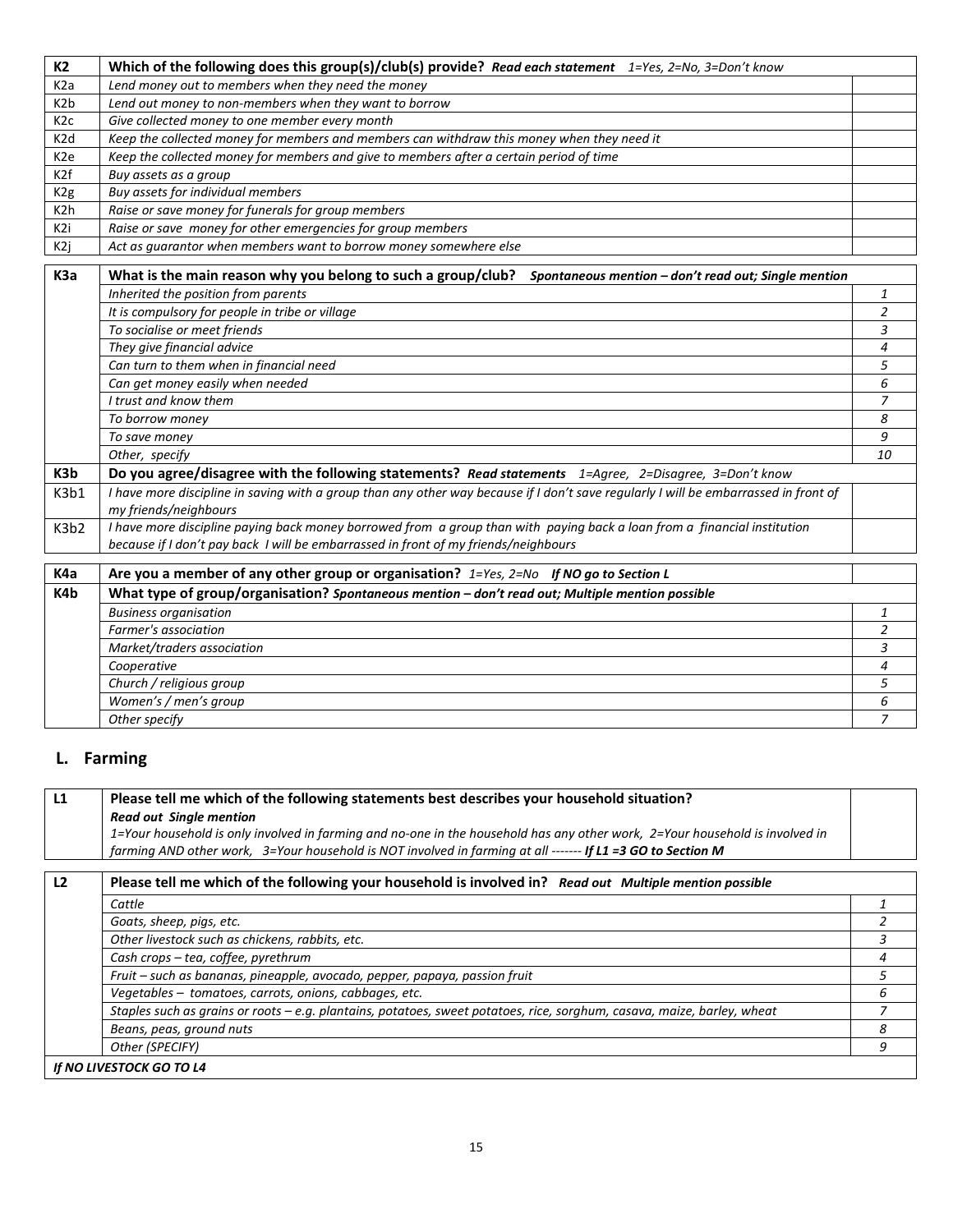| L3               | Thinking of your livestock, please tell me if the following statements are true/false for you? Read statements             |                |
|------------------|----------------------------------------------------------------------------------------------------------------------------|----------------|
|                  | $1 = True$ , $2 = False$ , $3 = Don't know$                                                                                |                |
| L <sub>3</sub> a | Your household will never sell your livestock                                                                              |                |
| L3b              | Your household will use your livestock as security when you need to borrow money                                           |                |
| L <sub>3</sub> c | Your household regards your livestock as a form of savings                                                                 |                |
| L <sub>3</sub> d | Your household will sell some of your livestock to get cash when you need cash                                             |                |
|                  |                                                                                                                            |                |
| L4               | Do you/your household farm mostly for consumption or selling? 1=Consumption, 2=Selling, 3=Don't know                       |                |
| L <sub>5</sub>   | For your farming activities, you need things like farming equipment, seed or fertiliser, pesticides, food and medicine for |                |
|                  | livestock, where do you mainly get the money for it? Or if you don't buy it, how do you mainly get it?                     |                |
|                  | Spontaneous mention- don't read; Single mention                                                                            |                |
| L5a              | Don't have to buy because manage with what have already (keeping seed from own harvest, etc)                               | $\mathbf{1}$   |
| L5b              | Use money from other sources of income                                                                                     | $\overline{2}$ |
| L5c              | Use savings                                                                                                                | 3              |
| L5d              | Sell crops/livestock/other produce to get money                                                                            | 4              |
| L5e              | Get money in advance from buyer to whom we sell our crop/livestock                                                         | 5              |
| L5f              | Get from a supplier or distributor and pay later                                                                           | 6              |
| L5g              | Loan from a bank                                                                                                           | 7              |
| L5h              | Loan from an umurenge SACCO                                                                                                | 8              |
| L5i              | Loan from a non-umurenge SACCO or a MFI                                                                                    | 9              |
| L5j              | Loan from a farmers association                                                                                            | 10             |
| L5k              | Borrow from a community/savings group where we save and lend to each other                                                 | 11             |
| L5I              | Borrow from a money lender in the community                                                                                | 12             |
| L5m              | Borrow from friends and/or family                                                                                          | 13             |
| L5n              | Don't buy inputs - get inputs in exchange for goods or labour                                                              | 14             |
| L5o              | Other, specify                                                                                                             | 15             |
| L5p              | Don't know                                                                                                                 | 16             |

### **M. Income and Expenditure**

**M1a. How do you usually pay for food/groceries?** *Spontaneous mention - don't read; Single mention.*

**M1b. How do you usually pay for clothes?** *Spontaneous mention - don't read; Single mention.*

**M1c. How would you pay for larger goods/appliances such as a radio, TV, furniture or a bicycle?** *Spontaneous mention - don't read; Single mention.*

|                                       | M1a. Food/groceries | M1b. Clothes | M1c. Larger goods/appliances |
|---------------------------------------|---------------------|--------------|------------------------------|
| Cash                                  |                     |              |                              |
| Borrow money and pay cash             |                     |              |                              |
| Get from store and pay later          |                     |              |                              |
| Use credit card                       |                     |              |                              |
| Use debit card                        |                     |              |                              |
| Use cheque                            |                     |              |                              |
| Exchange farming produce/goods to get |                     |              |                              |
| Other, specify                        |                     |              |                              |

- **M2a. Please tell me about all the different ways you get/make money to pay for your expenses or do the things that you do?**  *Spontaneous mention- don't read; Multiple mention possible*
- **M2b. For each money source ask: How often do you usually receive the money you get from …...?** *Single mention 1=Daily; 2=Weekly; 3=Fortnightly; 4=Monthly; 5=Annually; 6=Seasonally; 7=Occasionally; 8=Upon completion of job*
- **M2c. For each money source ask: How do you receive the money you get from …...?** *Multiple mention possible 1=Cash in hand; 2=Cheque; 3=Into bank account; 4=Western Union; 5=Other*

**M2d. Only for those with more than one source of money: On which of these do you rely most to make a living?** *Single mention*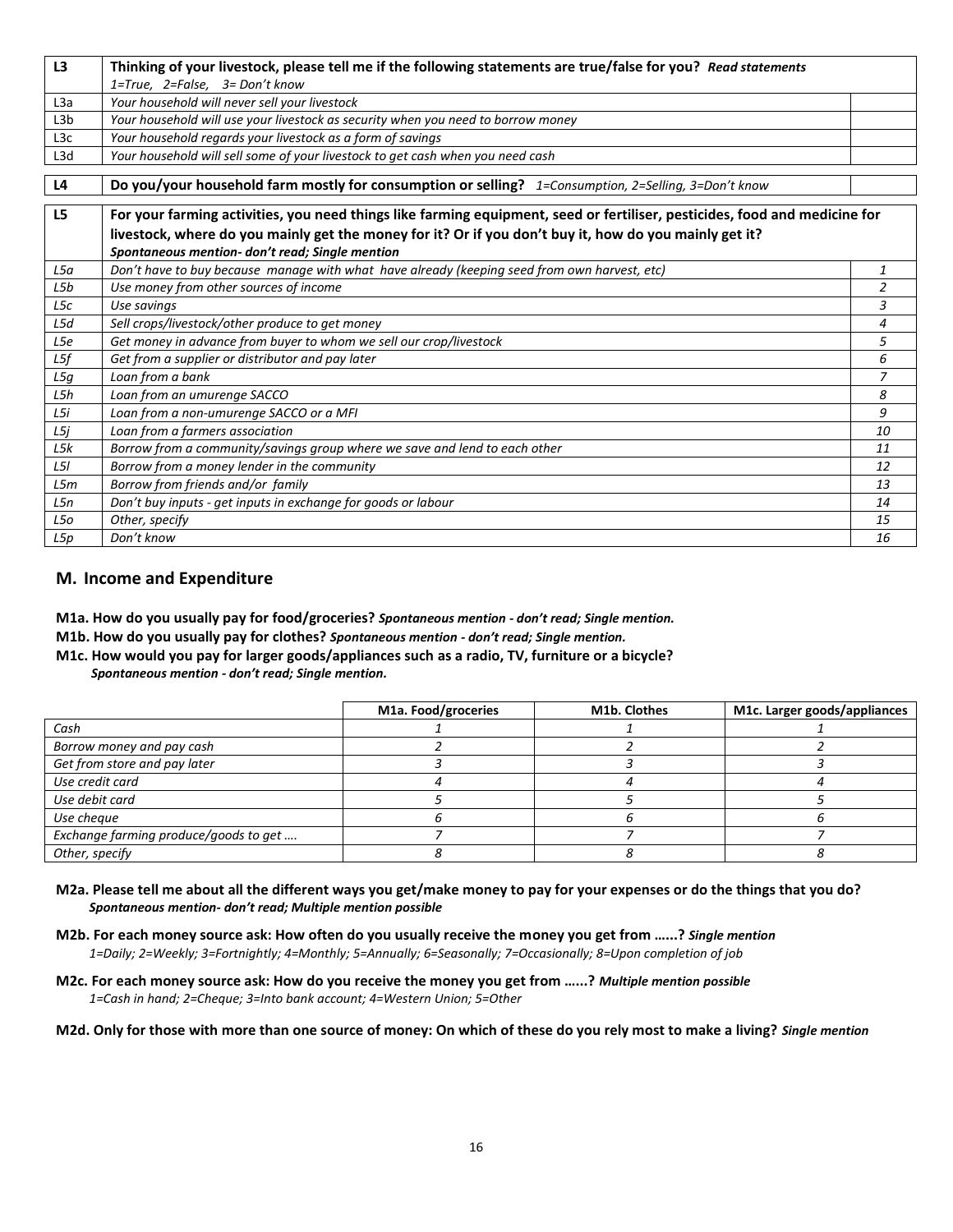|                                                                                                                                                                                                                                                                                                                                                                             |                                                                         | M2a            | M2b | M2c |                | M2d            |
|-----------------------------------------------------------------------------------------------------------------------------------------------------------------------------------------------------------------------------------------------------------------------------------------------------------------------------------------------------------------------------|-------------------------------------------------------------------------|----------------|-----|-----|----------------|----------------|
| M2.1                                                                                                                                                                                                                                                                                                                                                                        | Salary/wages from Government                                            | 1              |     |     |                | $\mathbf{1}$   |
| M2.2                                                                                                                                                                                                                                                                                                                                                                        | Salary/wages from a business/company                                    | $\overline{2}$ |     |     |                | $\overline{2}$ |
| M2.3                                                                                                                                                                                                                                                                                                                                                                        | Salary/wages from a farmer                                              | $\overline{3}$ |     |     |                | 3              |
| M2.4                                                                                                                                                                                                                                                                                                                                                                        | Salary/wages from an individual                                         | $\overline{4}$ |     |     |                | $\overline{4}$ |
| M2.5                                                                                                                                                                                                                                                                                                                                                                        | Self-employed (have own business)                                       | 5              |     |     |                | 5              |
| M2.6                                                                                                                                                                                                                                                                                                                                                                        | Money from farming (crops and/or livestock; by-products from livestock) | 6              |     |     |                | 6              |
| M2.7                                                                                                                                                                                                                                                                                                                                                                        | Money from fishing                                                      | $\overline{z}$ |     |     |                | $\overline{z}$ |
| M2.8                                                                                                                                                                                                                                                                                                                                                                        | Rental income                                                           | 8              |     |     |                | 8              |
| M2.9                                                                                                                                                                                                                                                                                                                                                                        | Private pension                                                         | 9              |     |     |                | 9              |
| M2.10                                                                                                                                                                                                                                                                                                                                                                       | Government pension                                                      | 10             |     |     |                | 10             |
| M2.11                                                                                                                                                                                                                                                                                                                                                                       | Government/state grant/VUP grant/VUP cash transfer                      | 11             |     |     |                | 11             |
| M2.12                                                                                                                                                                                                                                                                                                                                                                       | Maintenance money                                                       | 12             |     |     |                | 12             |
| M2.13                                                                                                                                                                                                                                                                                                                                                                       | Remittances (money from friends/family)                                 | 13             |     |     |                | 13             |
| M2.14                                                                                                                                                                                                                                                                                                                                                                       | Get money from household member                                         | 14             |     |     |                | 14             |
| M2.15                                                                                                                                                                                                                                                                                                                                                                       | Household member pays my expenses                                       | 15             |     |     |                | 15             |
| M2.16                                                                                                                                                                                                                                                                                                                                                                       | Piece work                                                              | 16             |     |     |                | 16             |
| M2.17                                                                                                                                                                                                                                                                                                                                                                       | <b>VUP public works</b>                                                 | 17             |     |     |                | 17             |
| M2.18                                                                                                                                                                                                                                                                                                                                                                       | Make goods to sell                                                      | 18             |     |     |                | 18             |
| M2.19                                                                                                                                                                                                                                                                                                                                                                       | Sell something I grow                                                   | 19             |     |     |                | 19             |
| M2.20                                                                                                                                                                                                                                                                                                                                                                       | Sell something I collect from nature (thatch/wood/charcoal)             | 20             |     |     |                | 20             |
| M2.21                                                                                                                                                                                                                                                                                                                                                                       | Other specify                                                           | 21             |     |     |                | 21             |
| Ask only those who get money from salaries/wages: Do you work full-time/part time?<br>M <sub>2e</sub><br>1=Full-time, 2=Part-time<br>Ask only those who get money from household members/have household members paying their expenses:<br>M <sub>2f</sub><br>You said that you got money from a household member/someone in the household pays your expenses, who gives you |                                                                         |                |     |     |                |                |
|                                                                                                                                                                                                                                                                                                                                                                             | money/pay your expenses? Multiple mention possible                      |                |     |     |                | $\mathbf{1}$   |
| M2f1                                                                                                                                                                                                                                                                                                                                                                        | Spouse                                                                  |                |     |     |                |                |
| M2f2                                                                                                                                                                                                                                                                                                                                                                        | Parent                                                                  |                |     |     |                | 2              |
| M2f3                                                                                                                                                                                                                                                                                                                                                                        | Child                                                                   |                |     |     |                | 3              |
| M2f4                                                                                                                                                                                                                                                                                                                                                                        | Other relative                                                          |                |     |     | 4              |                |
| M2f5                                                                                                                                                                                                                                                                                                                                                                        | Other                                                                   |                |     |     |                | 5              |
| M <sub>3</sub> a                                                                                                                                                                                                                                                                                                                                                            | Do you have money of your own that you can do with as you wish?         |                |     |     |                |                |
|                                                                                                                                                                                                                                                                                                                                                                             | Yes                                                                     |                |     |     | 1              | Go to M4       |
|                                                                                                                                                                                                                                                                                                                                                                             | <b>No</b>                                                               |                |     |     | $\overline{2}$ | Go to M3b      |

|                 | No                                                                            | Go to M3b |
|-----------------|-------------------------------------------------------------------------------|-----------|
|                 | Refused                                                                       | Go to M4  |
| M3 <sub>b</sub> | If NO, why not? Spontaneous mention $-$ don't read; Multiple mention possible |           |
|                 | Money goes into household expenses                                            |           |
|                 | Have to give my money to household member/family member                       |           |
|                 | Don't have an income                                                          |           |
|                 | Other specify                                                                 |           |
|                 |                                                                               |           |

**M4 Ask only those who get a cash income: I would like to get an idea of the total amount of money you get. In other words the total amount of money you get from …. and … and … together. Would it be easier for you to give me an estimate of this for a month or for a year?** *1=Month, 2=Year, 3=Don't know the amount for either, 4= Refused If M4=1 GO TO M4a; If M4=2 GO TO M4b; If M4= 3 or 4 GO TO M5*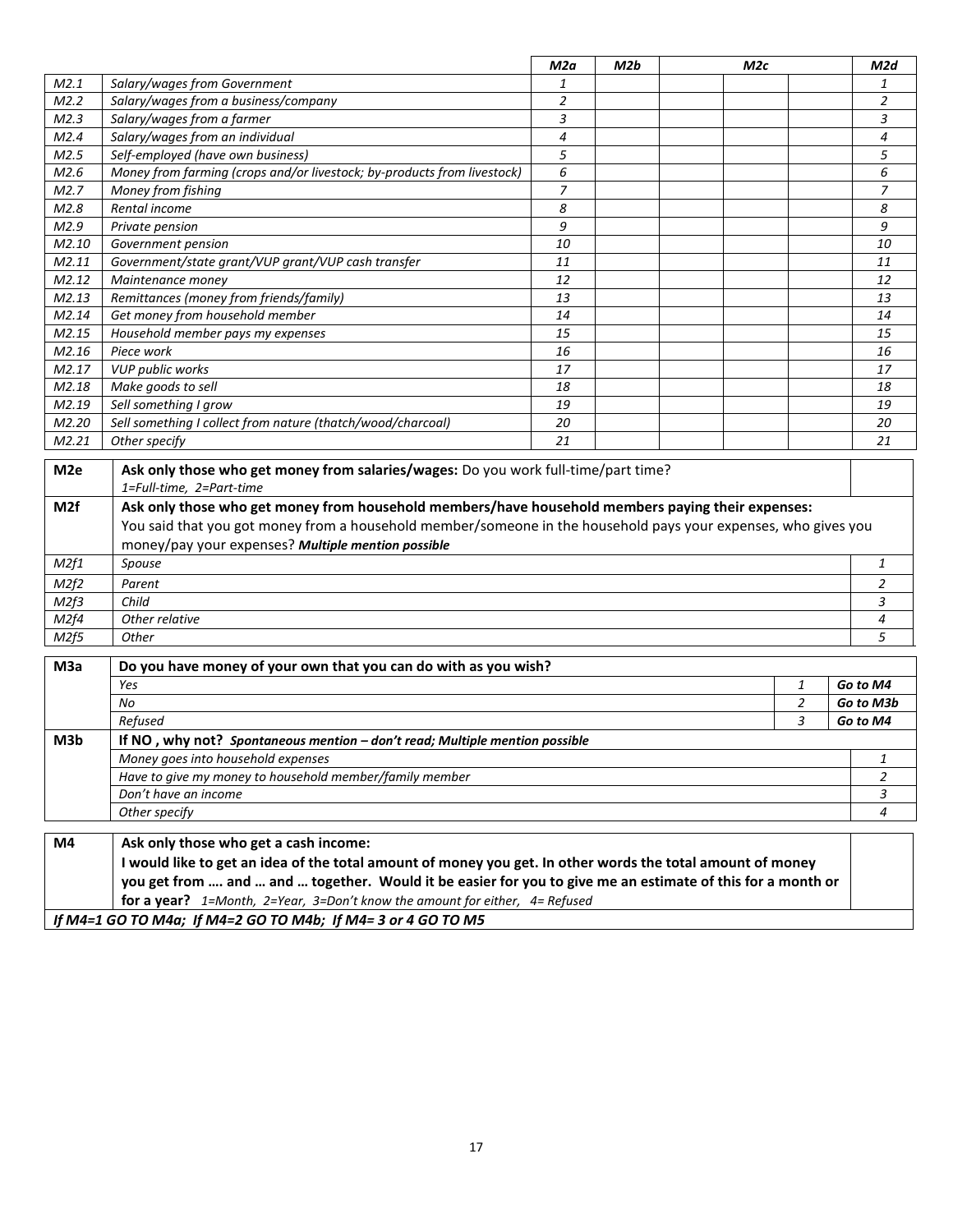| M4a | What is your personal total monthly income? Please include income from  Single mention |                |
|-----|----------------------------------------------------------------------------------------|----------------|
|     | 1,500 Rwf or less                                                                      | 1              |
|     | 1,501-3,000 Rwf                                                                        | $\overline{c}$ |
|     | $3,001 - 5,000$ Rwf                                                                    | 3              |
|     | 5,001-7,000 Rwf                                                                        | 4              |
|     | 7,001-10,000 Rwf                                                                       | 5              |
|     | 10,001-15,000 Rwf                                                                      | 6              |
|     | 15,001-20,000 Rwf                                                                      | $\overline{z}$ |
|     | 20,001-25,000 Rwf                                                                      | 8              |
|     | 25,001-30,000 Rwf                                                                      | 9              |
|     | 30,001-40,000 Rwf                                                                      | 10             |
|     | 40,001-50,000 Rwf                                                                      | 11             |
|     | 50,001-100,000 Rwf                                                                     | 12             |
|     | More than 100,000 Rwf                                                                  | 13             |
| M4b | What is your personal total annual income? Please include income from  Single mention  |                |
|     | 12,000 Rwf or less                                                                     | 1              |
|     | 12,001-15,000 Rwf                                                                      | $\overline{a}$ |
|     | 15,001-17,000 Rwf                                                                      | 3              |
|     | 17,001-20,000 Rwf                                                                      | 4              |
|     | 20,001-30,000 Rwf                                                                      | 5              |
|     | 30,001-40,000 Rwf                                                                      | 6              |
|     | 40,001-50,000 Rwf                                                                      | $\overline{z}$ |
|     | 50,001-80,000 Rwf                                                                      | 8              |
|     | 80,000 - 100,000 Rwf                                                                   | 9              |
|     | 100,001 - 150,000 Rwf                                                                  | 10             |
|     | 150,001 - 200,000 Rwf                                                                  | 11             |
|     | 200,001 - 250,000 Rwf                                                                  | 12             |
|     | 250,001 - 300,000 Rwf                                                                  | 13             |
|     | More than 300,000 Rwf                                                                  | 14             |

#### **M5. The following are big events in the lives of most people. How would you mainly cover the costs for these if you need to pay for?** *Spontaneous – do not read; Single mention*

*1= using savings that I put aside for this purpose; 2=general savings; 3=rely of family & friends to help cover costs; 4=rely on community to help cover costs; 5=sell something to cover the cost; 6=have a policy that will cover it; 7=borrow from bank; 8= borrow from a SACCO/MFI 9=borrow from money lender in community; 10=borrow from family/friend; 11=Other, 12=Don't know/Haven't thought about it*

| M5  | Event                | M5 |
|-----|----------------------|----|
| M5a | Wedding              |    |
| M5b | Funeral              |    |
| M5c | Medical emergency    |    |
| M5d | Children's education |    |

# **N. General**

| <b>N1</b> | Which of the following do you agree with? $1 = \text{Agree}, 2 = \text{Disagree}$                                    |  |
|-----------|----------------------------------------------------------------------------------------------------------------------|--|
| N1a       | You have many dreams and ambitions you are working towards                                                           |  |
| N1b       | You have people in the community that you can turn to for help if you need to                                        |  |
| N1c       | You would rather turn to strangers then people in the community if you need financial help                           |  |
| N1d       | You want to leave your children well taken care of                                                                   |  |
| N1e       | It is the responsibility of government to take care of those who struggle to make a living                           |  |
| N1f       | People in your community have a strong sense of involvement in the community - people rely on each other for support |  |
| N1g       | You believe that technology improves the quality of one's life and you are willing to use it                         |  |